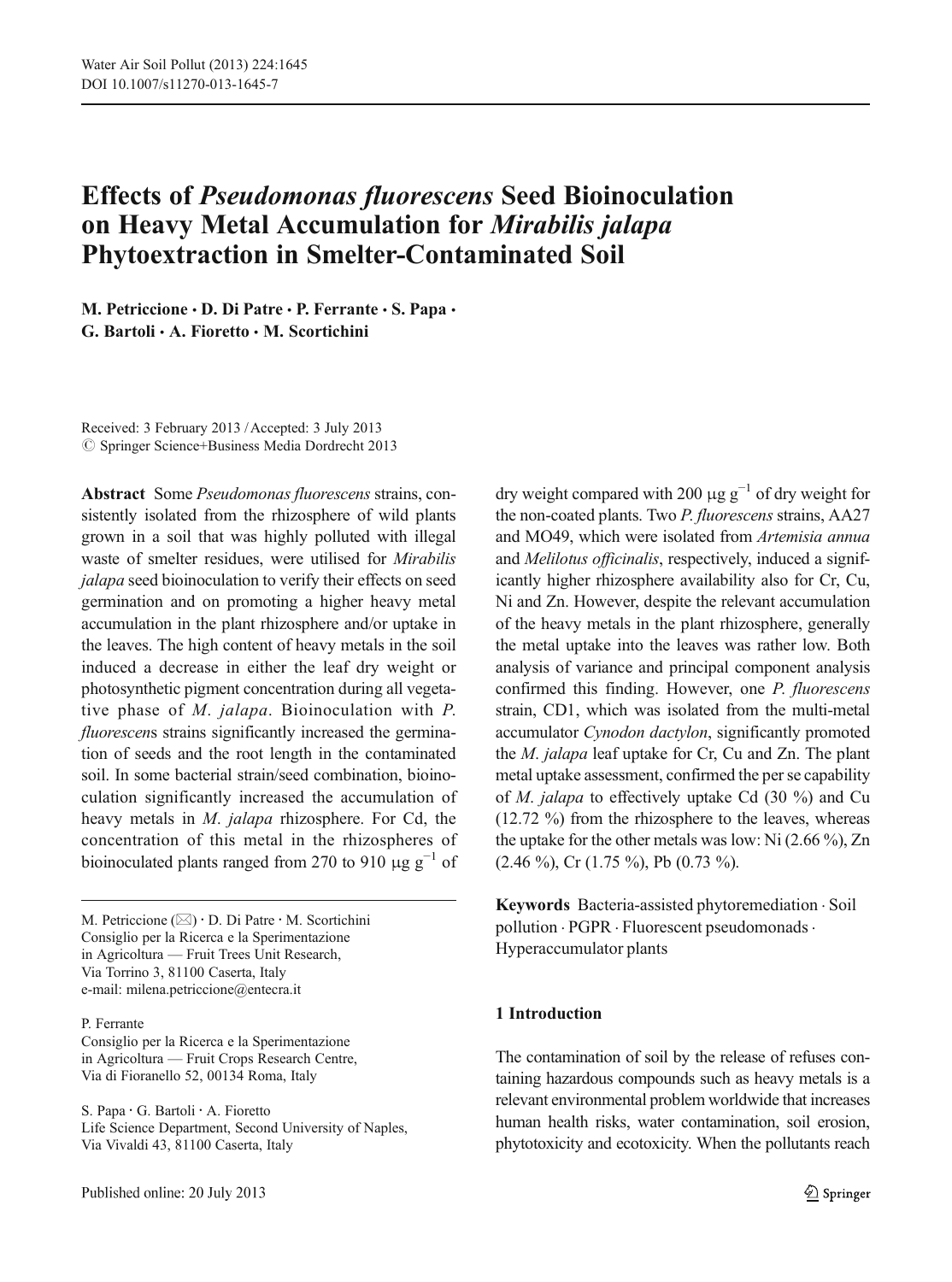agricultural soil, the contamination can dramatically limit the marketing of the crops thus reducing profitability (Mc Grath et al. [2001\)](#page-15-0). Contamination with heavy metals can result from mining, industrial and military practices. In addition, illegal waste dumps of toxic slugs containing heavy metals can contribute to this problem. Commonly used cleanup methods involve the excavation and landfilling of the contaminated soil. The chemical cleaning of polluted agricultural soils is costly and for many pollutants, no low-cost technologies are available for reducing the level of contamination.

In contrast, bioremediation is a relatively new and emerging technology that utilises the possibility of the in situ attenuation/elimination/transformation of hazardous materials using particular biological processes. Among these, plant-assisted bioremediation, better known as phytoremediation (i.e., the use of some plant species for reducing the content of pollutants in chemically and/or radioactively contaminated soils), has shown good results (Wenzel [2009\)](#page-16-0). Among the technologies currently used in phytoremediation, phytoextraction (i.e., a process utilising the unusual capability of some plant species to accumulate metals in their leaves and/or shoot) and rhizodegradation (i.e., the metabolic capability of a plant and its rhizosphere to degrade pollutants), and their combination (Sriprang and Murooka [2007\)](#page-15-0), can greatly contribute to restoring the fertility of contaminated soils. The effectiveness of phytoremediation primarily depends on plant growth and a high heavy metal concentration in the above-ground organs of the plant.

Within this context, bacteria, including plantgrowth-promoting-rhizobacteria (PGPR), can enhance the effectiveness of rhizodegradation by increasing pollutant availability for possible plant uptake (PU) (Zhuang et al. [2007](#page-16-0); Khan et al. [2009;](#page-15-0) Glick [2010](#page-15-0); De Bashan et al. [2012](#page-14-0)). In fact, bacteria have the capacity to increase plant growth under adverse conditions and promote heavy metal solubility through various mechanisms such as the production of organic ligands, exudation of organic acids and complexation of cationic metals or desorption of anionic species via ligand exchange by siderophores (Gadd [2004\)](#page-15-0). Among PGPR species, fluorescent pseudomonads are frequently recovered from both the soil and plant rhizospheres. Among these, Pseudomonas fluorescens is a well-known soil and rhizosphere inhabitant (Van Elsas et al. [2006\)](#page-16-0) that can tolerate high concentrations of heavy metals in polluted waters (Wasi et al. [2010](#page-16-0)). Its utilisation as a seed bioinoculant for hyperaccumulator plants is currently unknown, and there are very few studies aimed at investigating its capability for increasing the metal availability of the rhizospheres of such plants (Dell'Amico et al. [2008](#page-14-0); Sheng et al. [2008\)](#page-15-0). Even though PGPR have a major potential in bioremediation, studies devoted to microorganisms assisted plants for metal extraction from soil should be augmented (Lebeau et al. [2008;](#page-15-0) De Bashan et al. [2012\)](#page-14-0). Within this context, a better understanding of the influence of *P. fluorescens* in promoting the heavy metal availability of hyperaccumulator plants is a critical prerequisite for its possible utilisation in bacteriaassisted phytoremediation.

Mirabilis jalapa L. (four o'clock, marvel of Perù) is a plant species from tropical South America that is utilised as an ornamental plant in Europe, Asia and America. It is also well known for its rapid growth and metal hyperaccumulation properties (Kambhampati and Williams [2001;](#page-15-0) Cao et al. [2007;](#page-14-0) Yu and Zhou [2009;](#page-16-0) Sun et al. [2011\)](#page-16-0). Hyperaccumulation of heavy metals by some terrestrial plants has been extensively investigated. In contrast, considerably less information is available on the processes that occur in the rhizospheres of hyperaccumulators. An effective root uptake mechanism for heavy metals is among the key processes in the rhizosphere that distinguish metal hyperaccumulators from normal plants. Accumulation of knowledge on the interactions between hyperaccumulator plants and beneficial rhizosphere microorganisms will enhance biomass production and the tolerance of the plants to heavy metals, and is considered to be an important component of phytoremediation technologies (Dzantor [2007](#page-15-0); Wenzel [2009](#page-16-0)).

The main aims of this study were as follows: (1) to select plant growth promoting isolates of P. fluorescens from rhizospheric soil samples highly contaminated with heavy metals; (2) to check the effects of a high heavy metal soil content on  $M$ . jalapa growth; (3) to putatively assess the capability of M. jalapa rhizosphere to increase heavy metal accumulation (i.e., Cd, Cr, Cu, Ni, Pb, Zn) and their uptake from a smeltercontaminated soil into the plant leaves; and (4) to verify the influence of coating M. jalapa seeds with P. fluorescens strains isolated from the rhizosphere of other plants on the phytoremediation activity of this hyperaccumulator plant.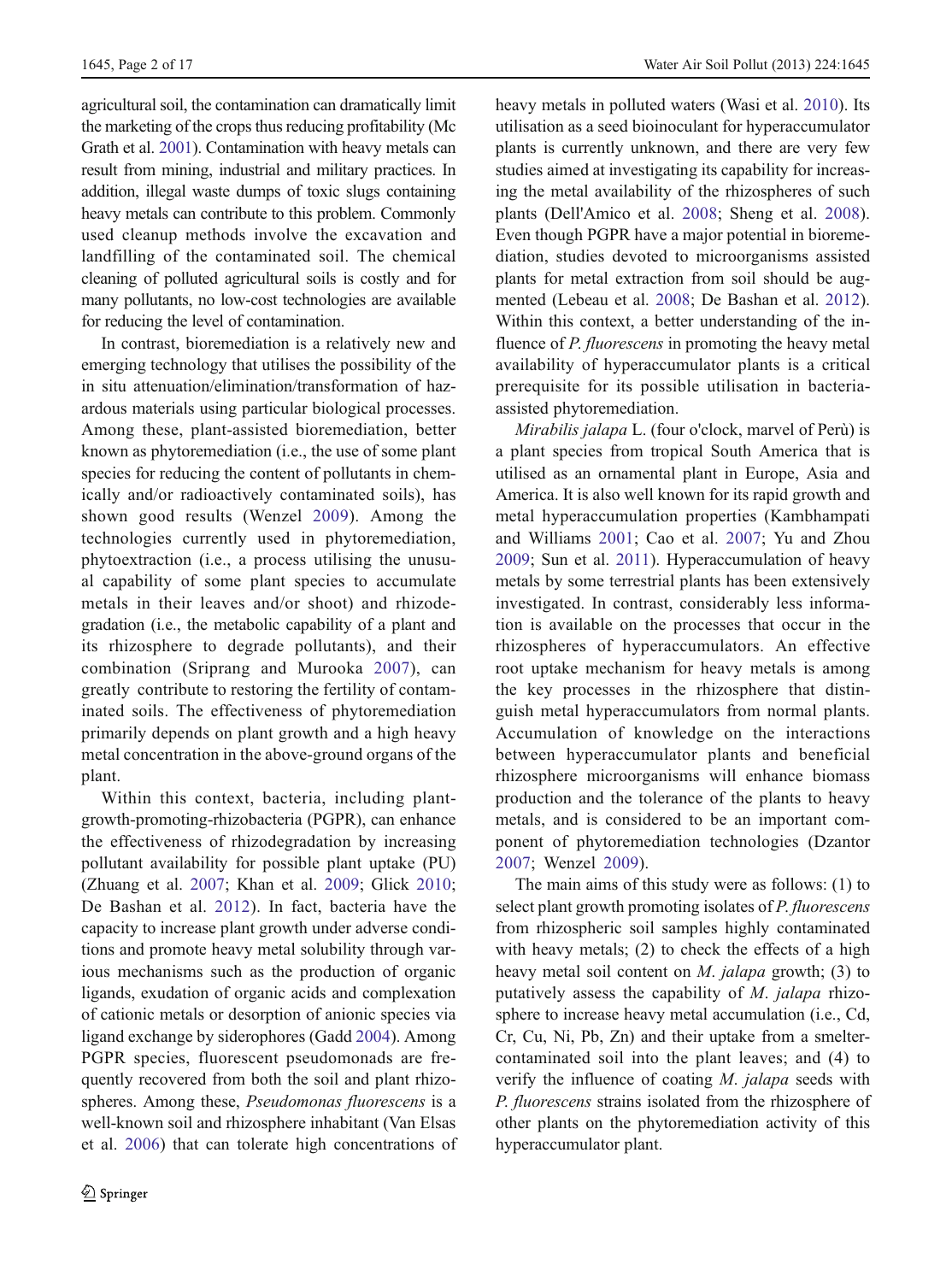## <span id="page-2-0"></span>2 Materials and Methods

## 2.1 Soil Sampling and Characterisation

Soil samples were collected in Santa Maria la Fossa, Portillo (Caserta province, southern Italy). The private soil, which was not utilised for agricultural crop production, was contaminated by an illegal dump several years before this study when waste residues taken from an unknown smelter were spread on the soil. Twenty samples were randomly taken from different sites within this area by collecting soil from a range of 0–40 cm in depth. The soil contained a relevant number of spherical, metalloid residues of different sizes (i.e., 1.5–4 cm in diameter) from the smelter which were very frequently found within the sampled soil depth (Fig. 1). The total soil sample (about 300 kg) was transported to the laboratory and subsequently used to prepare the pot experiment with M. jalapa. The soil was characterised by physical and chemical analysis according to the Italian Official Methods of soil chemical analysis (Ministry of Agricultural, Food and Forestry Policies [1999](#page-15-0)) for its heavy metal concentration by following previously described procedures for rhizosphere and leaf analysis (Papa et al. [2010](#page-15-0); Bartoli et al. [2012](#page-14-0)). The analyses were repeated three times. The texture and physical–chemical parameters of the smelter-contaminated soil and its heavy metal content are reported in Tables 1 and 2, respectively. The control soil was taken from a non-contaminated (i.e., the presence of heavy metals was within the law limits) farm



Fig. 1 Spherical, metalloid smelter residues (1.5–4 cm in diameter) found few centimeters below the soil level. The presence of such residues was very relevant in the sampled area

**Table 1** Values  $(n=3)$  of texture, selected physico-chemical and chemical parameters of the smelter contaminated soil taken at S. Maria la Fossa-Portillo (Caserta province, southern Italy)

| Parameter                                         |            |
|---------------------------------------------------|------------|
| Sand $(\% )$                                      | 63         |
| Silt $(\%)$                                       | 24         |
| Clay $(\%)$                                       | 13         |
| Texture                                           | Loam-sandy |
| pН                                                | 7.8        |
| Conductivity ( $dS \text{ m}^{-1}$ )              | 0.48       |
| Organic carbon $(\% )$                            | 3.14       |
| Total nitrogen $(\%)$                             | 0.168      |
| Available P (mg $kg^{-1}$ d.w.)                   | 20         |
| Total K (mg $kg^{-1}$ d.w.)                       | 239        |
| Total Ca $(\%)$                                   | 14.0       |
| Total Mg (g $kg^{-1}$ d.w.)                       | 576        |
| Total Na $(g \text{ kg}^{-1} d.w.)$               | 71         |
| Total B (g $kg^{-1}$ d.w.)                        | 1.94       |
| Cation exchange capacity (cmol(+) $kg^{-1}$ d.w.) | 13.72      |
| Ex. Na (cmol(+) $kg^{-1}$ d.w.)                   | 0.31       |
| Ex. K (cmol(+) $kg^{-1}$ d.w.)                    | 0.61       |
| Ex. Mg (cmol(+) $kg^{-1}$ d.w.)                   | 4.80       |
| Ex. Ca (cmol(+) $kg^{-1}$ d.w.)                   | 8.00       |
|                                                   |            |

The soil was analysed according to the Italian official methods of soil chemical analysis

d.w. dry weight, ex exchangeable

located in the Caserta province and analysed in the same manner as the contaminated soil. The main

Table 2 Mean concentration (mg  $kg^{-1}$  d.w.) and standard deviation of selected heavy metals revealed in the smeltercontaminated soil taken at S. Maria la Fossa-Portillo (Caserta province, southern Italy)

| Metal          | Concentration       | Italian law limits |       |  |  |
|----------------|---------------------|--------------------|-------|--|--|
|                | $(mg kg^{-1} d.w.)$ | А                  | в     |  |  |
| C <sub>d</sub> | $63.5 \pm 8.2$      | 2                  | 15    |  |  |
| Cr             | $179 \pm 63.2$      | 150                | 800   |  |  |
| Cu             | $197.5 \pm 17.7$    | 120                | 600   |  |  |
| Ni             | $46\pm2.8$          | 120                | 500   |  |  |
| P <sub>b</sub> | $3,330 \pm 139.7$   | 100                | 1,000 |  |  |
| Zn             | 16,300±2,701.2      | 150                | 1,500 |  |  |
|                |                     |                    |       |  |  |

The concentration of each element was measured by atomic adsorption spectrometry. The heavy metals law limits according to the Italian Legislation Decree no. 152/2006, for public gardening/private utilization (A) and for commercial/industrial (B) soils, are also indicated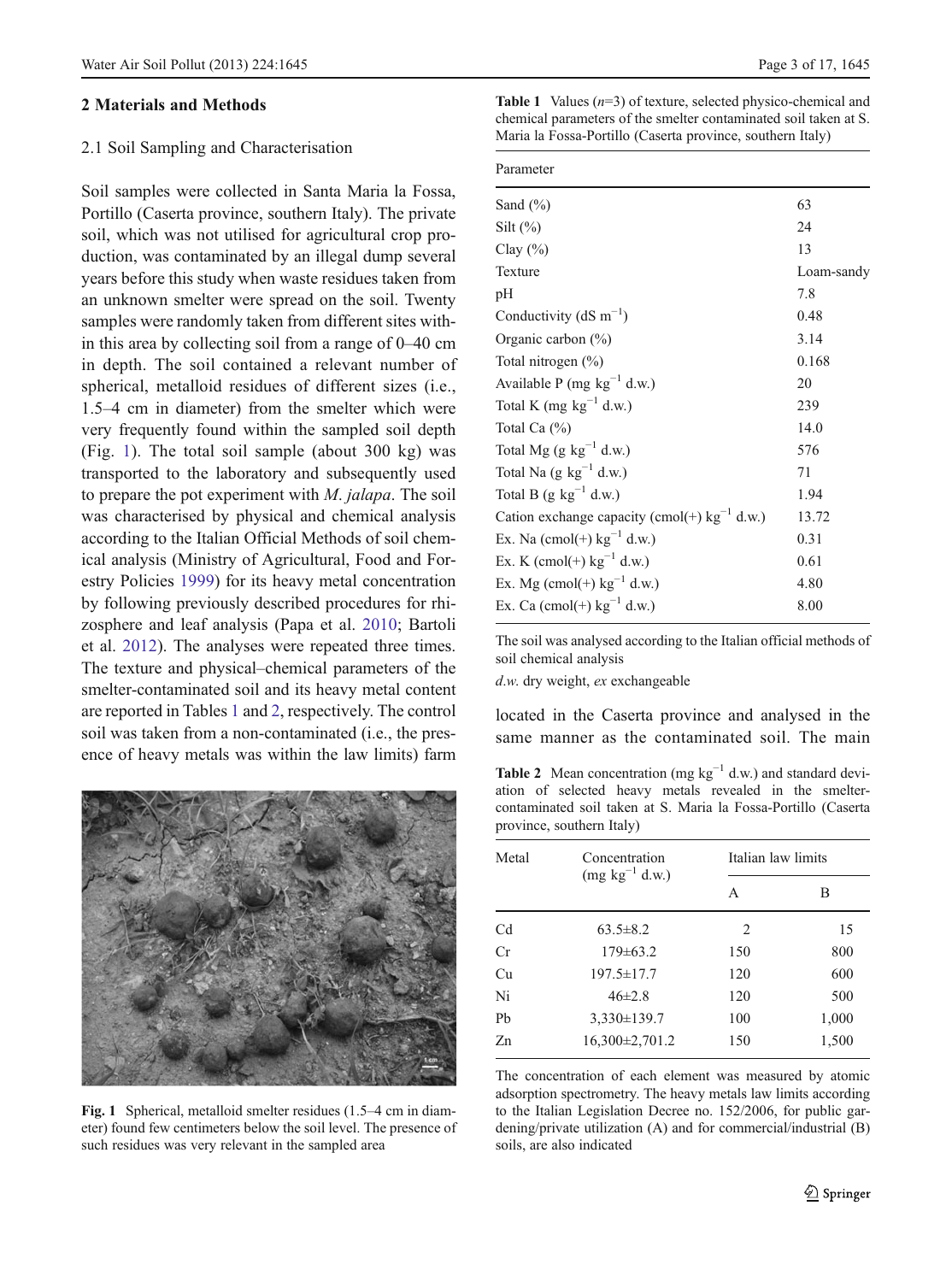characteristics of the control soil were as follows: 68 % sand, 25 % silt, 7 % clay (i.e., loamy–sandy texture); pH 7.8; 18 % total calcium, 3.9 % organic matter.

# 2.2 Isolation of Fluorescent Pseudomonads from the Rhizospheres of Wild Flora

Surveys on the area allowed us to ascertain the presence of wild flora grown on the polluted soil. Common species included Artemisia annua, Conyza canadensis, Cynodon dactylon and Melilotus officinalis. These species were identified by a botany expert, according to Pignatti [\(1982\)](#page-15-0). Specimens of individual plants, including the root systems, were carefully collected to isolate fluorescent pseudomonads. From each species, isolations were performed using the rhizosphere, which was defined as the soil released from around the roots, including the tiny particles  $(1-2 \text{ mm})$ , after gentle shaking (Angle et al. [1996](#page-14-0)). These components were placed into sterile mortars containing 5 ml of sterile saline (0.85 % of NaCl in distilled water) (SS). Ten-fold serial dilutions were also made in sterile tubes. Aliquots (0.1 ml) of the suspensions were streaked onto Petri dishes containing the medium B described by King et al. ([1954\)](#page-15-0) (KB). The plates were incubated at 25±1 °C for 48 h. Then, for each plant species, representative UV fluorescent colonies were streaked in purity onto nutrient agar (NA; Oxoid, Basingstoke, UK) for their identification.

# 2.3 Identification of Bacterial Isolates

For all of the fluorescent isolates, a preliminary assessment was conducted by performing the LOPAT tests (i.e., presence of levan and cytochrome oxidase, potato soft-rot, presence of arginine dehydrolase, and tobacco leaf hypersensitivity) following the procedures described by Lelliott and Stead ([1987\)](#page-15-0). For the identification, isolates suspected to belong to P. fluorescens were compared with two genuine strains of the species obtained from the National Collection of Plant Pathogenic Bacteria (York, UK), NCPPB 1801 and NCPPB 1802, which were isolated from soil, by performing repetitive sequence PCR (rep-PCR) using BOX and ERIC primer sets. This technique enables the accurate identification of bacterial isolates (Scortichini et al. [2000,](#page-15-0) [2002](#page-15-0); Ferrante and Scortichini [2009\)](#page-15-0). Briefly, for each isolate and P. fluorescens comparative strain, a loop full (diameter of approximately 2 mm) of a single colony that had been grown for 24 h on NA at 25–27 °C was suspended in SS and centrifuged at  $12,000 \times g$  for 2 min. The supernatant was then discarded and the pellet was resuspended in 100 μl of 0.05 M NaOH to an optical density corresponding with  $1-2\times10^8$  cfu ml<sup>-1</sup>. The suspension was placed in water at 95 °C for 15 min and then centrifuged at  $12,000 \times g$  for 2 min. Subsequently, the supernatant was stored at −20 °C for rep-PCR analysis. The BOX and ERIC primer sets were synthesised by Primm (Milan, Italy). The rep-PCR method used was previously described by Louws et al. ([1994\)](#page-15-0). The PCR amplifications were performed in duplicate. PCR products were separated by electrophoresis on 1.5 % agarose gels (Seakem, Rockland, ME, USA) in 0.5X TAE buffer at 5 V/cm over 5 h, stained with ethidium bromide, visualised and photographed under a high-resolution gel imaging system (Molecular Imager Gel Doc™ XR System; Bio-Rad, Hercules, CA, USA). In addition, all putative Pseudomonas isolates were tested for the presence of a 450-bp Pseudomonas-specific DNA band (Johnsen et al. [1999\)](#page-15-0). Amplification was performed using the primer 16SF-PSMG (5′-CCTTCCTCCCAACTT-3′) and the following thermal profile: 94 °C for 6 min; 35 cycles consisting of 92 °C for 30s, 52 °C for 30 s, and 68 °C for 1 min, 68 °C for 6 min; and final cooling at 4 °C. The PCR products were stained, visualised and photographed as previously described.

# 2.4 Seed Bioinoculation, Germination Assessment and Re-isolation from Potted Plants

M. jalapa seeds were coated with four representative P. fluorescens strains before the sowing (i.e., one strain for each wild plant species collected in the contaminated site). Before inoculation, the seeds were surfacesterilised with a mixture of ethanol and 30  $\%$  H<sub>2</sub>O<sub>2</sub> (1:1) for 15 min and, subsequently, washed three times for 10 min each with sterile distilled water. For each strain, suspensions were prepared in SS in 50-ml tubes using single 24-h-old loop colonies grown on NA, at 24–25 °C. Bacterial cells were harvested by centrifugation at  $10,000 \times g$  for 5 min, at 4 °C, and the pellet was washed two times with SS by centrifugation. The pellet was then resuspended in 20 ml SS and vortexed. The bacterial suspensions were placed into sterile 500 ml Erlenmeyer flasks containing the appropriate volume of sterile distilled water to reach a photometrically determined concentration of  $1-2\times10^{9}$  cfu ml<sup>-1</sup>. Then, the M. jalapa seeds were placed into the suspension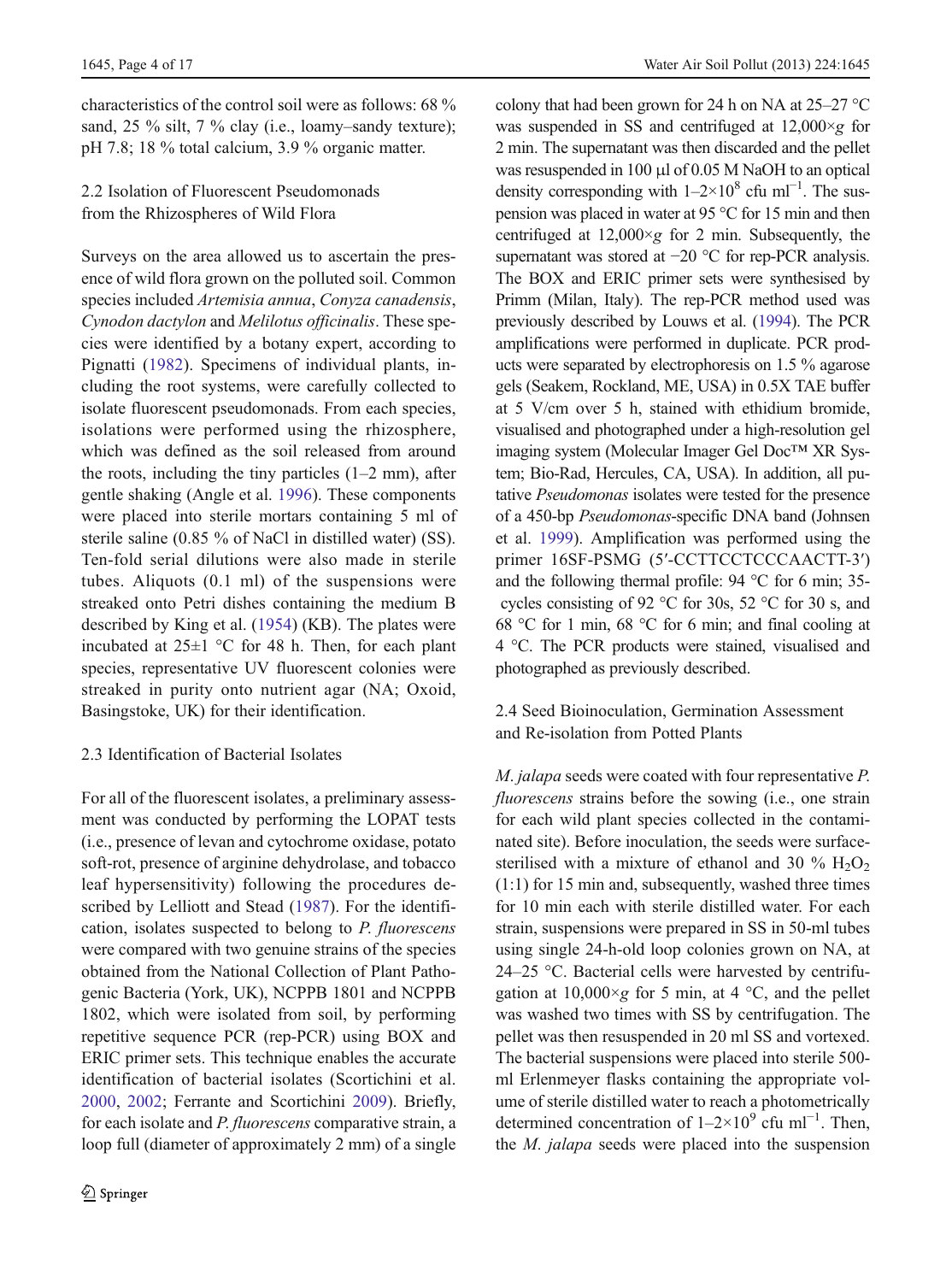and incubated at 24 °C overnight by gently stirring. Subsequently, the seeds were dried onto Petri dishes for 24 h at 24 °C. Re-isolation and identification of the bacterial isolates were also performed from the plant rhizospheres and rhizoplanes (i.e., the external surface of the roots plus the closely adhering soil particles) at the end of the experiment to verify the presence of P. fluorescens strains after plant growth following the procedures described above. Another set of M. jalapa seed was used to assess the percentage of germination after coating with P. fluorescence strains. Forty seeds were screened for each strain. The percentage of seed germination was evaluated in Petri dishes at room temperature (15–24  $^{\circ}$ C), when the appearance of the emergent radicle reached about 2 mm in length using the following formula:  $GP=(SNG/SNO) \times 100\%$ , where GP is the germination percentage, SNG is the number of germinated seeds and SNO is the number of seeds). The experiment was repeated twice.

## 2.5 Pot Experiments and Plant Growth Parameters

Phytoremediation experiments were performed during the summer by filling polyethylene pots (3 l) with the soil samples collected at Santa Maria la Fossa without the spherical, metalloid residues from the smelter. Noncontaminated soil was used as a control. Both coated and non-coated M. jalapa seeds were germinated in Petri dishes kept in a controlled room with a 1-h photoperiod and a temperature ranging from 18 °C to 25 °C. After germination, both the bacteria-coated and noncoated M. jalapa seeds were planted according to the soil type on the same day, with one seed per pot. The potted plants were cultivated with open-field conditions. They received a full sun exposure, regular watering and no fertilisation. For each experimental group, 25 M. jalapa plants were used. Shoot growth was monitored every 25 days by measuring the shoot length from the culm base to the tip of the longest leaf. The main root length was measured from the root–shoot junction to the tip of the longest root 75 days after sowing. At the end of the experiment, the shoots and roots taken from the nonbioinoculated *M. jalapa* plants were oven-dried at 70  $^{\circ}$ C for 24 h and then weighed for dry weight determination.

#### 2.6 Photosynthetic Pigment Content Analysis

To verify if the smelter-contaminated soil induced alterations in the M. jalapa photosynthetic pigments, the leaf content of chlorophyll a, chlorophyll b and total carotenoids was determined at 25, 50 and 75 days after sowing. Pigments were extracted by grinding  $0.25$  g of freshly sampled leaves in N,N-dimethylformamide at room temperature in the dark according to Wellburn [\(1994\)](#page-16-0). Pigment quantification was determined by measuring the absorbance at 480, 647 and 664 nm using a spectrophotometer (Jasco V-530 UV–VIS Spectrophotometer; Jasco, Tokyo, Japan). The Wellburn equations [\(1994\)](#page-16-0) were used to calculate the total content of chlorophyll  $a$ , chlorophyll  $b$  and carotenoids.

## 2.7 Heavy Metal Concentration Analysis in the M. jalapa Rhizosphere and Leaves

To determine the metal concentration in the M. jalapa rhizosphere and leaves, chemical analyses were performed upon the removal of the plant from the pot at the mature stage (i.e., the presence of seeds) 75 days after sowing. The *M. jalapa* plants were gently removed from the pot. Subsequently, the leaves and main root were detached from the stem. The rhizosphere soil (i.e., the soil released from around the roots, including the tiny particles (1–2 mm), after gentle shaking) was used for determining the metal content. After isolation was performed to assess the presence of *P. fluorescens* strains in the plant rhizosphere, all single samples were dried in an oven at 75 °C for 24 h. To evaluate the total Cd, Cr, Cu, Ni, Pb and Zn concentration, the ovendried rhizosphere and leaf samples were ground into a fine powder using an agate pocket (Fritsch Pulverisette type 00.502, Oberstein, Germany), endowed with temperature control and mineralised using a combination of hydrofluoric and nitric acid (HF 50 % v/v: HNO<sub>3</sub> 65 % v/v=1:2) in a PYRO Rapid Microwave (Milestone Microwave Laboratory Systems 1200, Shelton, CT, USA). After digestion, the solutions were diluted with deionised water to a final volume of 50 ml. The concentration of each element was measured by atomic adsorption spectrometry (SpectrAA 20 Varian, Lake Forest, CA, USA) and quantified using standard solutions (STD Analyticals Carlo Erba, Milano, Italy). The Cd, Cr, Cu, Pb and Ni concentrations were measured via graphite furnace AAS, and the Zn concentration was measured by flame AAS. Accuracy was examined by concurrent analysis of standard reference materials by the Resource Technology Corporation (Laramie, WY, USA); the recovery ranged from 90 % to 100 %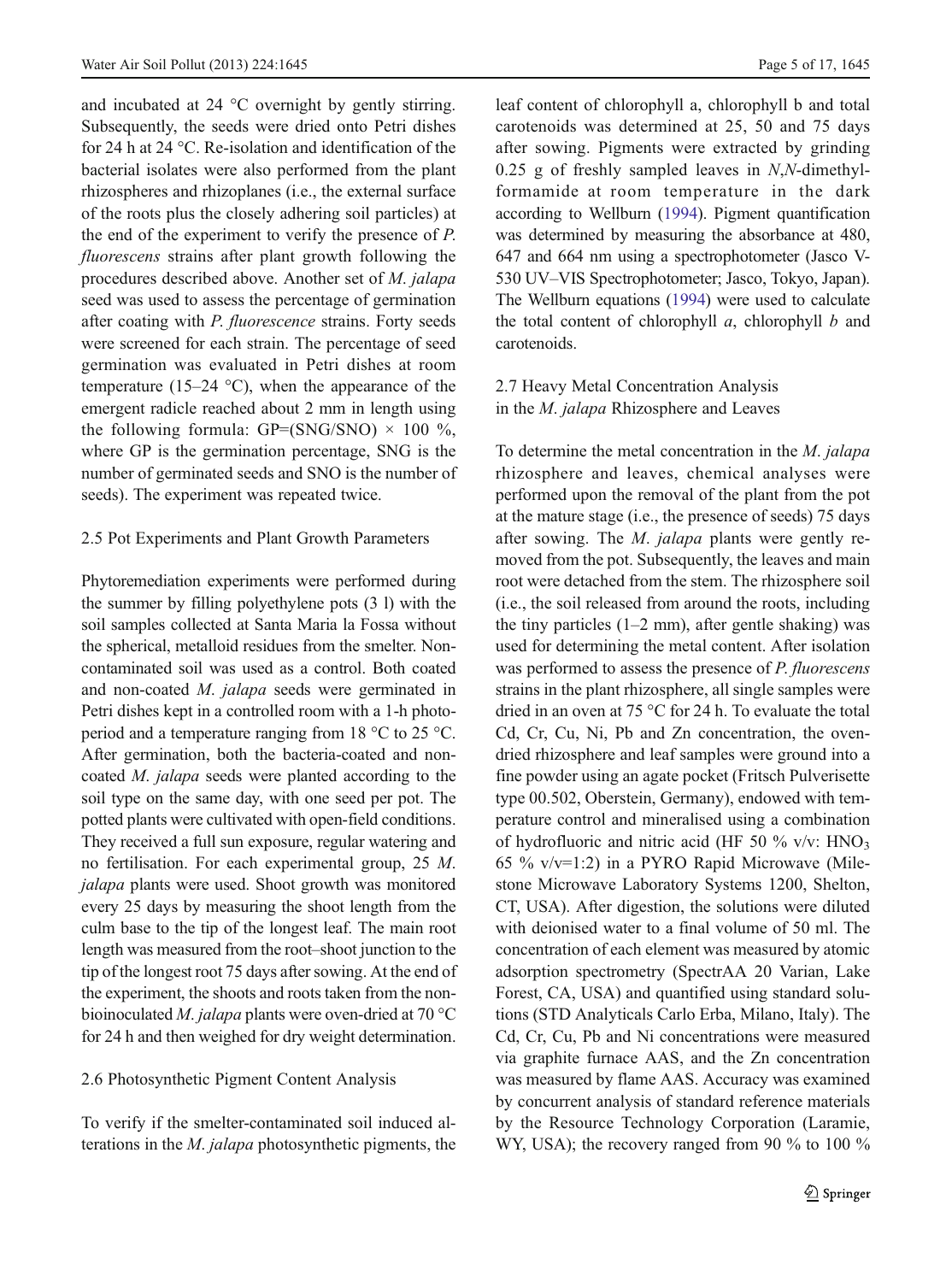for each element (Papa et al. [2010;](#page-15-0) Bartoli et al. [2012](#page-14-0)). The analyses were performed three times.

2.8 Evaluation of Heavy Metal Uptake in M. jalapa Leaves

To evaluate the percentage of heavy metals uptake into M. jalapa leaves as a function of the metal accumulation found in the plant rhizosphere at the end of the experiment, the PU percentage was calculated as follows (Doumett et al. [2008\)](#page-15-0):

$$
PU(%) = 100 \times \frac{Me_{leaves}}{Me_{thisosphere}},
$$

where Meleaves and Merhizosphere are the heavy metal concentration (μg  $g^{-1}$  of dry weight) found in M. jalapa leaves and rhizosphere at the end of the experiment (75 days after sowing), respectively.

## 2.9 Statistical Analysis of Data

The mean heavy metal concentration and M. jalapa main root lengths are expressed as means±standard deviation (SD). Statistical analyses on the heavy metal availability in the plant rhizosphere and leaves and the effectiveness of the P. fluorescens strains to increase heavy metal availability and PU were performed using an ANOVA and the least significant difference (LSD) test for mean comparisons with the SPSS software package, version 20.0 (SPSS Inc., Chicago, IL, USA). Differences at  $p<0.05$  were considered statistically significant and are indicated with different letters. In addition, since the heavy metal content in the rhizosphere and in the leaf represent multidimensional data sets, we also performed a principal component analysis (PCA). First, we performed a logarithmic data transformation to standardize the data. The correlation among the heavy metal content in the leaves and rhizosphere as obtained from the inoculated and not inoculated M. jalapa plants grown in the smelter-contaminated soil, were analysed using Pearson's correlations ( $p$ <0.05 and  $p$ <0.01). PCA was applied to describe the relation between the bacterial strains and the heavy metal content in the rhizosphere and in the leaf, so to identify the principal components which accounted for the majority of the variation within the dataset utilised. The factors were orthogonally rotated, following the "Varimax" method, with Kaiser normalisation that maximizes the sum of the variances of the squared loadings. The analysis was performed by using SPSS software package, version 20.0 (SPSS Inc.).

## 3 Results

## 3.1 Soil Characteristics

The smelter-contaminated soil was found to be highly polluted with various heavy metals (Table [2](#page-2-0)). In particular, Cd, Pb and Zn highly exceeded the limits set by the Italian law for both type A soils (soils devoted to public gardening and/or private utilisation) and type B soils (soils devoted to commercial/industrial utilisation). The values for Cr and Cu were higher for type A soils, and only the Ni content did not exceed either limit.

3.2 Identification of Fluorescent Pseudomonads and Re-isolation from Potted Plants

The isolation of bacteria from the rhizosphere of wild plants grown in smelter-contaminated soil allowed for the recovery of fluorescent colonies on KB medium. For each species, five fluorescent bacterial isolates were purified on NA for their identification. Using LOPAT tests, the isolates were determined to be levan-negative, cytochrome oxidase-positive, potato soft rot-negative, arginine dehydrolase-positive and negative for the hypersensitivity reaction on tobacco leaves (i.e., not phytopathogenic fluorescent pseudomonads). For each plant species, three representative isolates were compared with two P. fluorescens reference strains, NCPPB 1801 and 1802 by rep-PCR using ERIC and BOX primer sets. This comparison revealed an identical fingerprint pattern for some fluorescent isolates obtained from the four wild plant species to that from the reference P. fluorescens strains. In addition, these isolates yielded the 450-bp band that is specific for Pseudomonas spp., PSM<sub>G.</sub> Next, one P. fluorescens strain was chosen for each species for the M. jalapa seed coating experiment, namely CD1 (Cynodon dactylon), AA27 (Artemisia annua), CC45 (Conyza canadensis) and MO49 (Melilotus officinalis). The four P. fluorescens strains were consistently found to be associated with the M. jalapa rhizosphere and rhizoplane at the end of the experiment by taking sub-samples from different parts of the whole root system and re-isolating and further identifying the bacterial isolates.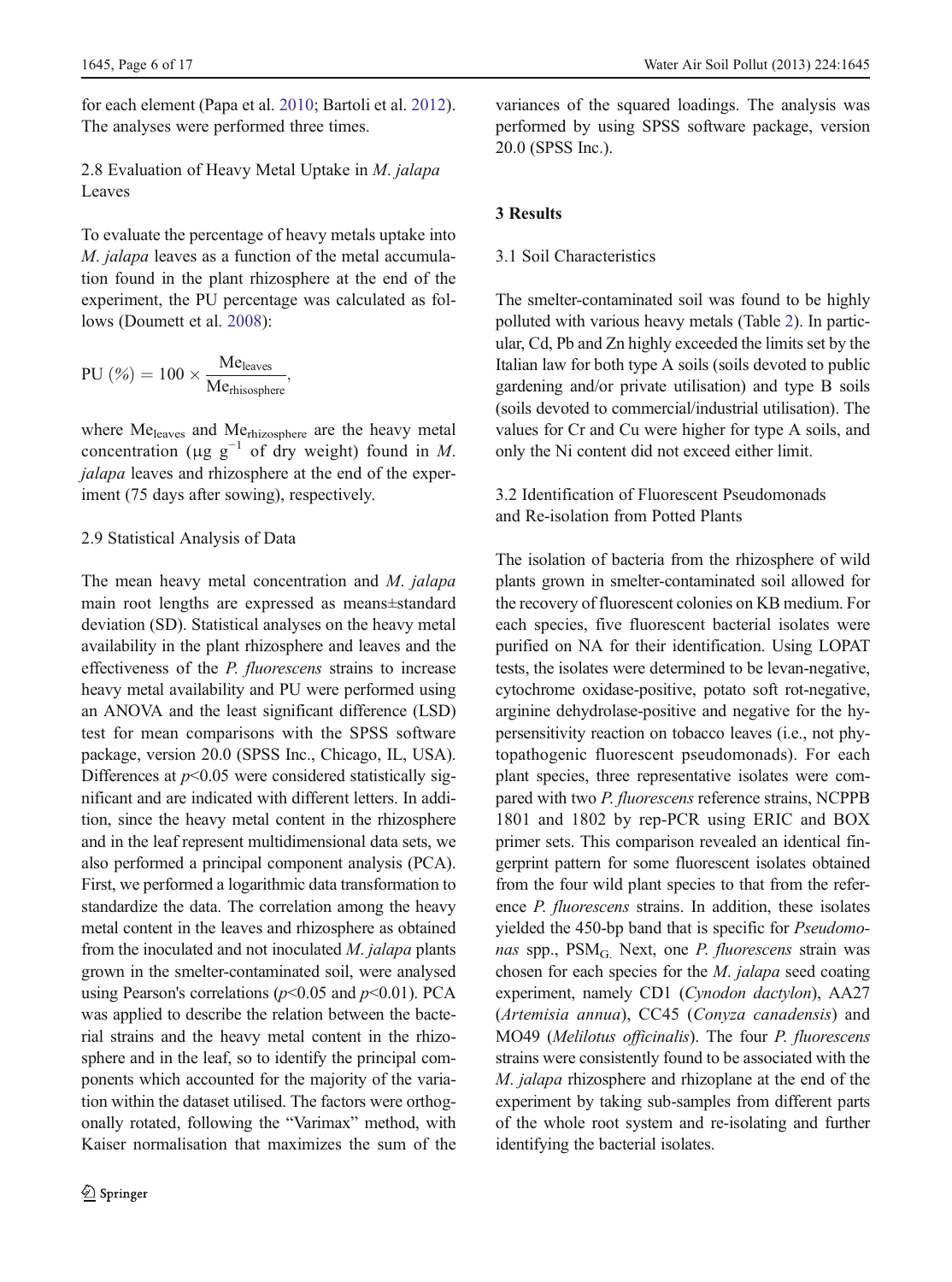3.3 Seed Germination, Plant Growth Parameters and Photosynthetic Pigment Content

The percentage of M. jalapa seed germination is reported in Table 3. The germination of M. jalapa from non-coated seeds was higher in the control soil (78 %) than the contaminated soil (75 %). Bioinoculation with P. fluorescens strains significantly increased the germination of M. jalapa seeds in both soils. In fact, the percentage of seed germination was consistently higher than that observed for the non-coated seeds. The cumulative shoot length of the *M. jalapa* plants is reported in Fig. [2a and b.](#page-7-0) In general, the length of the plants was higher in the non-contaminated soil than the smelter-contaminated soil: 49.0–63.0 vs. 45.0– 58.0 cm, respectively. Interestingly, in the contaminated soil, all of the P. fluorescens strains induced a significant increase in plant shoot length compared with that of the plants originating from the noncoated seeds. Similar to shoot length, the M. jalapa plants developed longer main roots when they were grown in the control soil (Fig. [3\)](#page-7-0). In the contaminated soil, the seed bioinoculation promoted an increase in root length when compared with the non-coated seeds. However, in this case the increase was not significant. The dry weight of the *M. jalapa* leaves and roots and the photosynthetic pigment content determined from the non-bioinoculated plants grown in the polluted and control soils are shown in Table [4](#page-8-0). It is evident that the high content of heavy metals in the soil induced a decrease in either the leaf dry weight or photosynthetic pigment content during all vegetative phase of the plant. In contrast, the root dry weight increased. No necrotic lesions were observed along the shoots or

Table 3 Mirabilis jalapa seed germination, expressed as percentage and standard deviation, on the smelter-contaminated and control soils

| Pseudomonas<br><i>fluorescens</i> strain | Control soil                  | Smelter-contaminated<br>soil  |
|------------------------------------------|-------------------------------|-------------------------------|
| CD <sub>1</sub>                          | $81 \pm 1.05\%$ <sup>b</sup>  | $92 \pm 1.45\%$ <sup>de</sup> |
| AA27                                     | $83 \pm 1.15\%$ <sup>bc</sup> | $76 \pm 1.55\%$ <sup>ab</sup> |
| CC45                                     | $90 \pm 1.25 \%$ <sup>d</sup> | $91 \pm 1.45\%$ <sup>d</sup>  |
| MO49                                     | $85\pm2.55\%$ <sup>c</sup>    | $84\pm2.35\%$ °               |
| Non-coated seeds                         | $78 \pm 1.75\%$ <sup>a</sup>  | $75 \pm 1.05\%$ <sup>a</sup>  |
|                                          |                               |                               |

Different letters indicate statistical significance according to the ANOVA and the LSD test, at  $p<0.05$ 

leaves. However, despite the reduction in the photosynthetic pigment content, the M. jalapa plants yielded seeds at the end of the experiment. The M. jalapa seed bioinoculation with AA27, CC45 and MO49 increased both the root and shoot dry weight in the smeltercontaminated soil (Fig. [4](#page-9-0)).

## 3.4 Heavy Metal Content in the M. jalapa Rhizosphere

The mean values and corresponding standard deviation of the Cd, Cr, Cu, Ni, Pb and Zn concentrations determined in M. jalapa rhizospheres 75 days after sowing in control and smelter-contaminated soils in comparison with that of plants grown from non-coated seeds are shown in Fig. [5](#page-10-0). Generally, the accumulation of the heavy metals in the rhizosphere observed in the smelter-contaminated soil was relevant for all six metals assessed in this study either with or without seed bioinoculation. The rhizospheres of plants grown in the contaminated soil and the presence of bacterial strains showed a significant increase in heavy metal accumulation in 13 out of 24 combinations when compared with the non-coated plants. This phenomenon was evident for Cd, for which all four P. fluorescens strains promoted a higher accumulation of this metal compared with M. jalapa plants obtained from noncoated seeds. The concentration of this metal in the rhizospheres of bioinoculated plants ranged from 270 to 910 μg g<sup>-1</sup> of dry weight compared with 200 μg g<sup>-1</sup> of dry weight for the non-coated plants. In addition, for Cu, Ni, Pb and Zn, some P. fluorescens strains incited a higher accumulation. It is noteworthy that seed coating with these *P. fluorescens* strains induced a very significant increase in the mobilisation of Zn in the M. jalapa rhizosphere. P. fluorescens AA27, which was isolated from A. annua, induced a significantly higher accumulation in the M. jalapa rhizosphere for Cd, Cr and Cu. In addition, P. fluorescens MO49, which was isolated from Melilotus officinalis, significantly increased the mobilisation of Ni and Zn in the M. jalapa plants grown in polluted soil. In contrast, the heavy metal accumulation in the control soil, with the exception of Ni, did not increase upon seed bionoculation.

# 3.5 Evaluation of the Heavy Metal Uptake by M. jalapa Leaves

The analysis of the heavy metal concentration in the M. jalapa leaves from plants grown in smelter-contaminated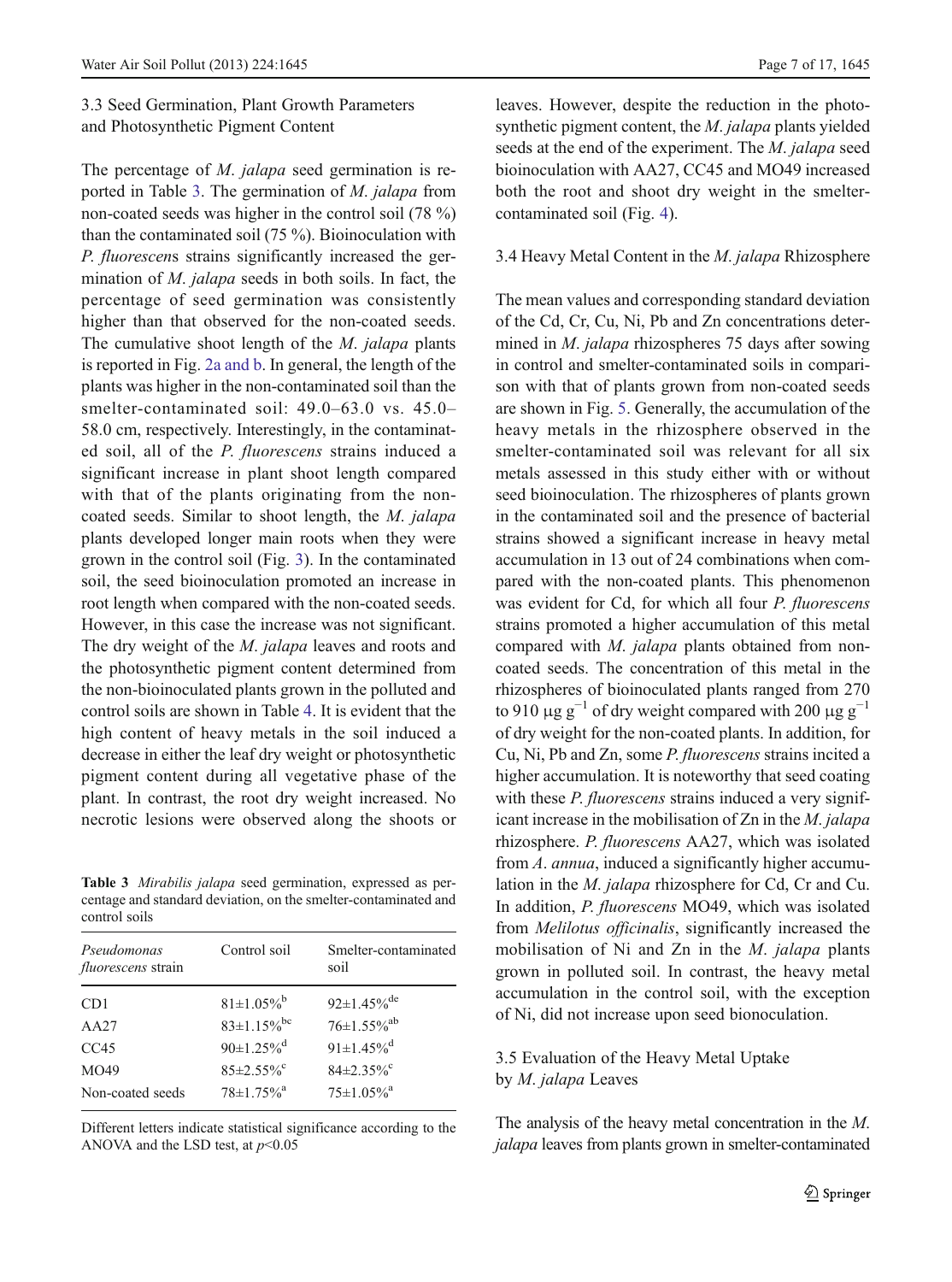<span id="page-7-0"></span>Fig. 2 Mean cumulative shoot lengths (cm) of Mirabilis jalapa plants grown on the smeltercontaminated (a) and control (b) soils. The M. jalapa seeds were coated with Pseudomonas fluorescens strains (CD1, AA27, CC45, M 49) or non-coated (control). Different letters indicate statistical significance according to the ANOVA and the LSD test, at  $p<0.05$ 



soil from coated and non-coated seeds is shown in Fig. [6.](#page-11-0) In general, the heavy metal concentration was significantly higher in the leaves of plants grown in smelter-contaminated soil. However, in this case, seed bioinoculation did not incite a significantly higher leaf uptake of heavy metals. In fact, with the exception of Ni, the metal concentration found in plants from non-coated seeds was significantly higher or similar to that found in bioinoculated plants. The PU percentages of M. jalapa plants grown in smelter-contaminated soil without seed



Fig. 3 Mean main root length (cm) in Mirabilis jalapa plants grown in smelter-contaminated and control soils as obtained from seed coated with Pseudomonas fluorescens

strains (CD1, AA27, CC45, MO49). Different letters indicate statistical significance according to the ANOVA and the LSD test, at  $p<0.05$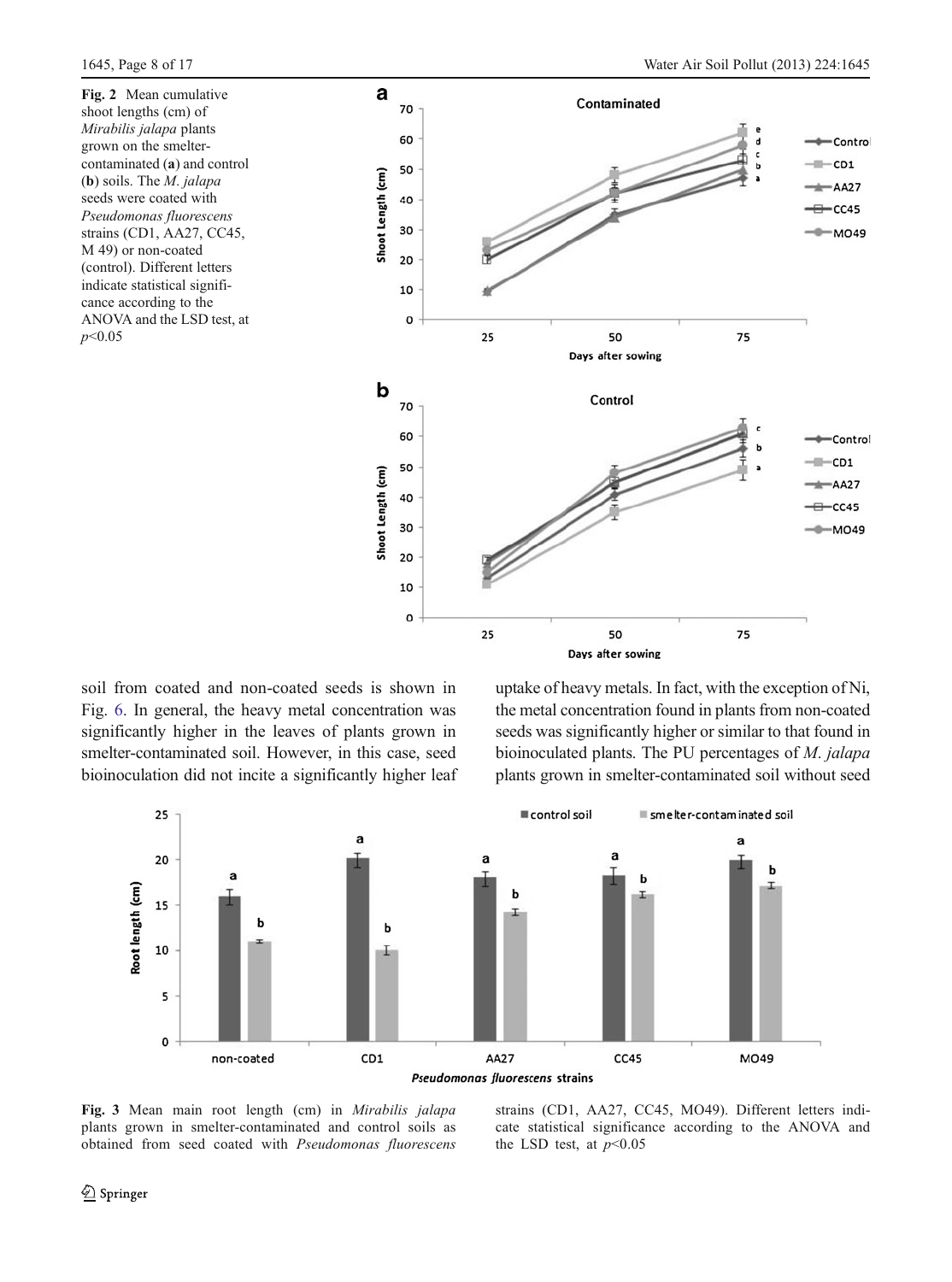<span id="page-8-0"></span>Table 4 Dry weight of Mirabilis jalapa roots and shoot (g) and leaves pigment content (mg  $g^{-1}$  fresh weight) of chlorophyll  $a$  (Chl  $a$ ), chlorophyll  $b$  (Chl  $b$ ) and carotenoid (Car), revealed from plants growing on the smeltercontaminated and control soils, after 25, 50 and 75 days from the sowing

| Time (days)<br>Type of soil |              | Dry weight $(g)$  |                               | Chl $a$                        | Chl b                          | Car                            |
|-----------------------------|--------------|-------------------|-------------------------------|--------------------------------|--------------------------------|--------------------------------|
|                             |              | Root              | Shoot                         |                                |                                |                                |
| 25                          | Control      | $1.86 \pm 0.18^a$ | $3.21 \pm 0.13^b$             | $0.715 \pm 0.032^b$            | $0.231 \pm 0.043^b$            | $0.159 \pm 0.010^b$            |
|                             | Contaminated | $2.33 \pm 0.10^b$ | $2.28 \pm 0.06^a$             | $0.419 \pm 0.005^{\text{a}}$   | $0.150 \pm 0.021$ <sup>a</sup> | $0.096 \pm 0.009^a$            |
| 50                          | Control      | $3.76 \pm 0.12^a$ | $12.6 \pm 0.17^b$             | $1.384 \pm 0.099^b$            | $0.407 \pm 0.067^{\rm b}$      | $0.330\pm0.015^{\rm b}$        |
|                             | Contaminated | $5.91 \pm 0.13^b$ | $8.06 \pm 0.09$ <sup>a</sup>  | $0.819 \pm 0.129$ <sup>a</sup> | $0.276 \pm 0.029$ <sup>a</sup> | $0.189 \pm 0.008$ <sup>a</sup> |
| 75                          | Control      | $4.65 \pm 0.16^a$ | $36.92 \pm 0.12^b$            | $1.170 \pm 0.063^{\mathrm{b}}$ | $0.335 \pm 0.074^b$            | $0.249 \pm 0.022^b$            |
|                             | Contaminated | $7.51 \pm 0.08^b$ | $31.69 \pm 0.17$ <sup>a</sup> | $0.616 \pm 0.021$ <sup>a</sup> | $0.162 \pm 0.013^a$            | $0.105 \pm 0.014$ <sup>a</sup> |

Data are expressed as mean and standard deviation. Different letters indicate statistical significance according to the ANOVA and the LSD test, at  $p<0.05$ 

bioinoculation was high for Cd (30.0 %) and Cu (12.72 %), whereas a very low uptake was found for Ni (2.66 %), Zn (2.46 %), Cr (1.75 %) and Pb (0.73 %). Seed bioinoculation with P. fluorescens strains incited a higher uptake in leaves in the case of Ni, with the PU percentages ranging from 2.96 % to 12.46 % compared to 2.81 % found in plants obtained from non-coated seeds. Concerning the other metals, higher PU percentages in comparison with non-coated plants were found only for P. fluorescens CD1 for Cr, Cu and Zn.

#### 3.6 Principal Component Analysis

A correlation-based approach, widely applied in environmental studies, was adopted by using Pearson's coefficient for the evaluation of associations between heavy metal content in leaves and rhizosphere of M. jalapa grown in the smelter-contaminated soil. It can reveal the relationship between multiple variables for understanding the influencing factors as well as the source(s) of chemical components. The high correlations found between heavy metal content in soil might reflect that their very high concentrations originated from a very similar pollution source (i.e., the smelter) (Tables [5](#page-11-0) and [6](#page-12-0)).

The Pearson matrix also showed some positive and some negative correlations among the heavy metal content in the leaves and rhizosphere in non-inoculated and inoculated plants of M. jalapa grown in smeltercontaminated soil (Tables [5](#page-11-0) and [6\)](#page-12-0). In fact, concerning the rhizosphere, Cd showed a significant positive correlation with Cu (0.775;  $p \le 0.05$ ), Pb (0.915;  $p \le 0.05$ ) and Ni (0.728;  $p \le 0.05$ ). In addition, Cr was correlated with Pb (0.679;  $p \le 0.05$ ), whereas Cu was positively correlated with Pb (0.915;  $p \le 0.05$ ) and Ni (0.966;  $p \le 0.05$ ). Similarly, Pb resulted positively correlated with Ni (0.863;  $p \le 0.05$ ). Such data confirm the effectiveness of P. fluorescens strains in mobilising heavy metals from soil to the plant rhizosphere. In contrast, in leaves, only Zn was found to be positively correlated with Pb (0.898;  $p\leq 0.05$ ) and Cd (0.694;  $p\leq 0.05$ ). The correlations between heavy metal content found in the rizosphere and in the M. jalapa leaves were also analysed (Table [7\)](#page-12-0). There were no significant correlations between Cd, Cr, Pb and Zn. In addition, the correlation coefficients for the content of Cu and Ni between the plants and the rizosphere showed to be negatively correlated, at −0.693 and −0.567, respectively. These data confirmed that despite the mobilisation of heavy metals from the soil to the rhizosphere, their uptake into the leaves resulted quite low.

The Eigenvalues of the covariance matrix showed that the first of the two principal components (PC) accounted for 70.9 % of the total variance in the data set. In particular, PC1 explained 41.8 % of the variance and PC2 explained an additional 29.1 % (Fig. [7](#page-13-0)). The Cd, Cu, Pb, Ni, Zn content in the rhizosphere was significantly positively correlated with PC1, whereas Cr was correlated with PC2. The Cr, Cu, Ni content in leaves was negatively correlated with PC1, whereas the content of Cd, Pb and Zn resulted positively correlated with PC2. However, not all heavy metals were distributed on one component, suggesting that all metals might be further controlled by other factors. The PCA plot shows a good separation between inoculated plants with different P. fluorescens strains. AA27 and MO49 are located on the positive side of PC1,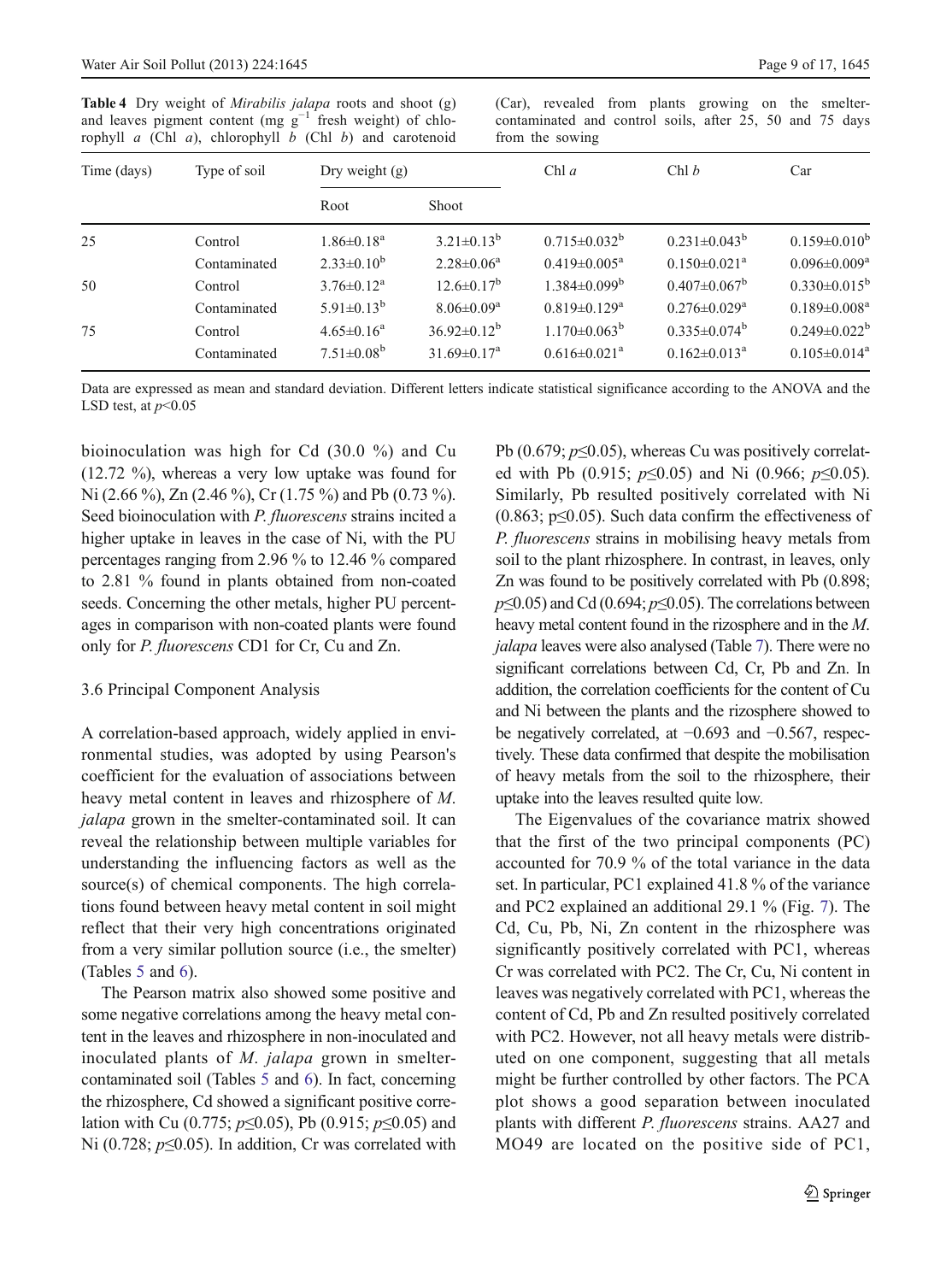<span id="page-9-0"></span>

Fig. 4 Mean cumulative dry weight root and shoot (g) of Mirabilis jalapa plants grown on the smelter-contaminated and control soils. The M. jalapa seeds were coated with Pseudomonas

dominated by the presence of metal in the rizosphere, while CD1 and CC45 are characterised by the high content of metals in the leaf (Fig. [7\)](#page-13-0).

## 4 Discussion

In this study, *P. fluorescens* strains were frequently isolated from the rhizospheres of wild plants growing on a soil that was contaminated with illegal waste consisting of smelter residues several years before the sampling and that contained a very high level of heavy

fluorescens strains (CD1, AA27, CC45, M 49) or non-coated (control). Different letters indicate statistical significance according to the ANOVA and the LSD test, at  $p<0.05$ 

metals. The four strains utilised in this study were capable of effectively colonising M. jalapa seeds and, subsequently, the rhizospheres for the entire duration of the pot experiment (75 days) and, in some cases, of inducing an increase in the heavy metal availability (i.e., the fraction of a chemical that can be taken up or transformed by living organisms) (Semple et al. [2003\)](#page-15-0) of the M. jalapa rhizospheres. In addition, all strains were also recovered from the plant rhizoplane and generally acted as effective PGPR by significantly increasing the plant shoot length, showing their ability to positively interact with M. jalapa.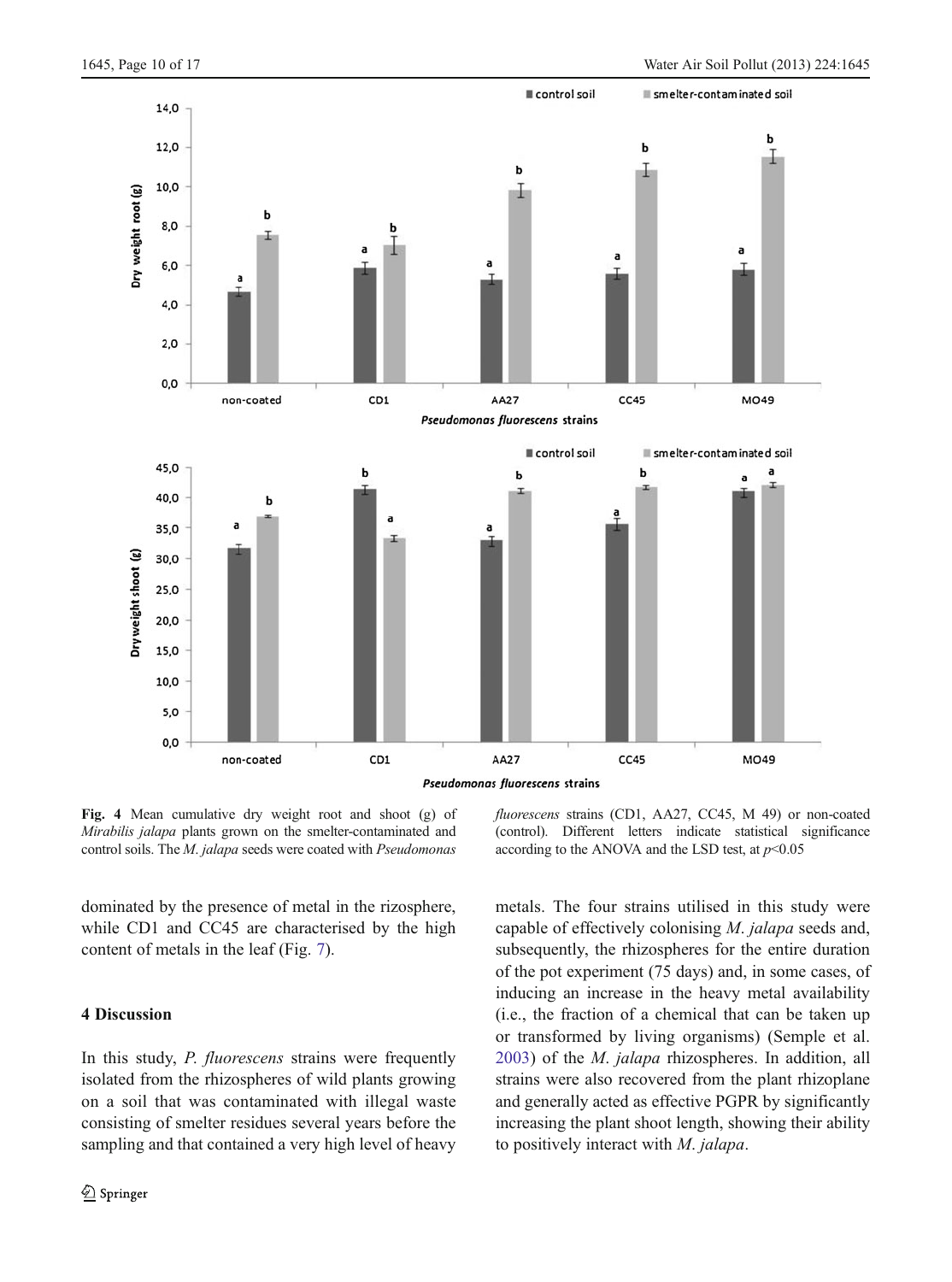<span id="page-10-0"></span>



Fig. 5 Mean  $(n=3)$  heavy metal content (μg  $g^{-1}$  d.w.) and standard deviation in the rhizosphere of Mirabilis jalapa plants grown on the smelter-contaminated and control soils as obtained from M. jalapa seeds coated with Pseudomonas fluorescens strains (CD1, AA27, CC45, MO49) in comparison with M.

In particular, our analysis showed that in 13 of 24 bacterium strain/seed combinations, the heavy metal accumulation was significantly higher in M. jalapa rhizospheres grown in the contaminated soil and obtained from previously bioinoculated seeds. In addition, two P. fluorescens strains, AA27 and MO49, which were isolated from Artemisia annua and Melilotus officinalis, respectively, significantly incited a higher accumulation of some heavy metals (Cd, Cr, and Cu for AA27; Ni and Zn for MO49) in the M. jalapa rhizosphere. However, further assessments involving other hyperaccumulator plant species and soils are necessary to confirm and extend their possible practical application in the phytoremediation of soils polluted with heavy metals. It should be stressed that in control soil, in which the concentration of heavy metals was under the law limits, seed bioinoculation did not incite any increase in heavy metal availability for the plant rhizosphere.

P. fluorescens is a versatile Gram-negative bacterium and strains of this species have been isolated from polluted soils and water and show an in vitro capability to tolerate relevant amounts of heavy metals, pesticides,

jalapa plants grown without seed coating. Note that Pb and Zn are expressed in a logarithmic scale. Different letters indicate statistical significance according to the ANOVA and the LSD test, at  $p<0.05$ 

AA27

Pseudomonas fluorescens strains

CC45

MO49

 $\circ$ 

non -coated CD<sub>1</sub>

herbicides and phenolics (Appanna et al. [1996;](#page-14-0) Zablotowicz et al. [2001;](#page-16-0) Shah and Takur [2003;](#page-15-0) Dell'Amico et al. [2005;](#page-14-0) Wasi et al. [2008\)](#page-16-0). This bacterium produces siderophores (Dell'Amico et al. [2005\)](#page-14-0), upon stimulation by heavy metals (Van der Lelie et al. [1999](#page-16-0)), that can effectively increase the solubility of the metals by ligand exchange (Gadd [2004\)](#page-15-0). In addition, natural or engineered strains of P. fluorescens have been utilised for the biodegradation of dyes and 2,4 dinitrotoluene (Monti et al. [2005](#page-15-0); Pandey and Upadhyay [2010](#page-15-0)). It has been previously shown that suspensions of P. fluorescens strains added in experimentally polluted soils enhances the Pb uptake of *Brassica napus* (Sheng et al. [2008\)](#page-15-0), whereas B. napus seed inoculation with PGPR, including P. fluorescens, enhances the Cd uptake of the plants grown in a general purpose growth medium (Dell'Amico et al. [2008](#page-14-0)).

Seed bioinoculation with other PGPR species, either Gram-negative or Gram-positive, such as Acidovorax avenae, Clavibacter xyli, Microbacterium oxydans, M. arabinogalactanolyticun, and Rhizobium galega, promoted an increase in Ni availability for the hyperaccumulator Alyssum murale (Abou-Shanab et al. [2006\)](#page-14-0), whereas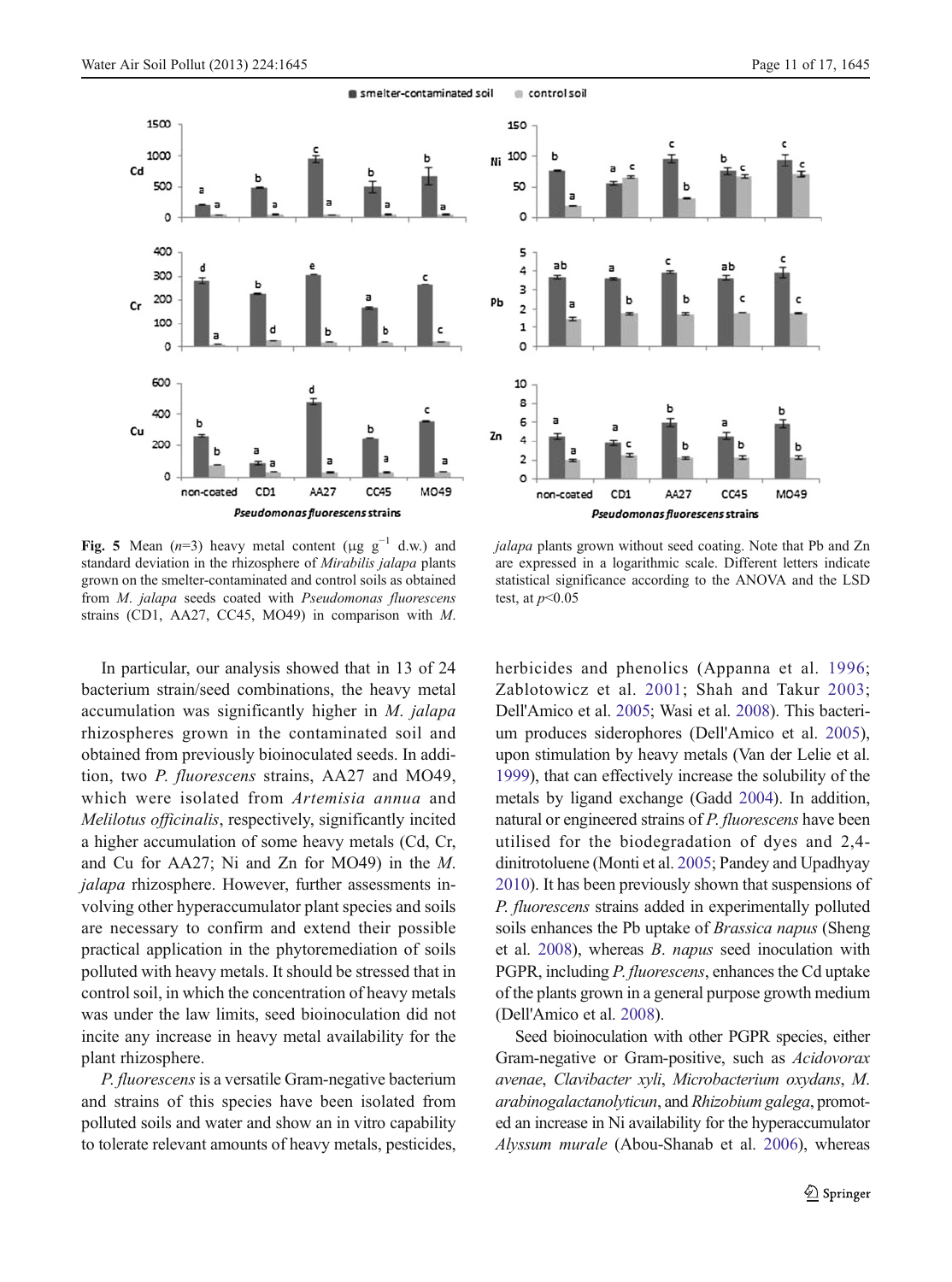<span id="page-11-0"></span>



Fig. 6 Mean  $(n=3)$  heavy metal content (μg g<sup>-1</sup> d.w.) and standard deviation in Mirabilis jalapa leaves grown on smeltercontaminated and control soils as obtained from M. jalapa seeds coated with Pseudomonas fluorescens strains (CD1, AA27,

Brassica juncea seed bioinoculation with an Enterobacter sp. strain enhances phytoextraction of Cr, Ni and Zn (Kumar et al. [2008](#page-15-0)). Moreover, endophytic bacteria (Pseudomonas thivervalensis, Pantoea agglomerans, Ralstonia sp.) isolated from Cu-tolerant plants promote Brassica napus growth and Cu uptake in a coppercontaminated environment (Zhang et al. [2011](#page-16-0)).

It should be stressed that, despite their relevant accumulation in the plant rhizosphere, seed bioinoculation with *P. fluorescens* strains did not promote a corresponding higher metal uptake into the *M. jalapa* leaves.

CC45, MO49) in comparison with M. jalapa plants grown without seed coating. Different letters indicate statistical significance according to the ANOVA and the LSD test, at  $p<0.05$ 

Both ANOVA and PCA confirmed this finding. The possibility that the relevant presence of bacteria in the plant root system impedes the metal uptake into the leaves or that the high metal concentration in the roots represents an obstacle for metal absorption and translocation are intriguing concepts that deserves further investigations. However, one P. fluorescens strain, CD1, significantly promoted a higher leaf metal uptake for Cr, Cu and Zn. Remarkably, this strain was isolated from Cynodon dactylon, a plant species known for its multimetal accumulator properties (Archer and Caldwell

| <b>Table 5</b> Correlation coefficient<br>matrix in Mirabilis jalapa<br>rhizosphere |       | Cd(r)     | Cr(r)     | Cu(r)     | Pb(r)     | Ni(r)    | Zn(r) |
|-------------------------------------------------------------------------------------|-------|-----------|-----------|-----------|-----------|----------|-------|
|                                                                                     | Cd(r) | 1.000     |           |           |           |          |       |
|                                                                                     | Cr(r) | 0.353     | 1.000     |           |           |          |       |
|                                                                                     | Cu(r) | $0.775**$ | $0.613*$  | 1.000     |           |          |       |
|                                                                                     | Pb(r) | $0.915**$ | $0.679**$ | $0.915**$ | 1.000     |          |       |
|                                                                                     | Ni(r) | $0.728**$ | $0.553*$  | $0.966**$ | $0.863**$ | 1.000    |       |
| $r$ rhizosphere<br>* $p \leq 0.05$ ; ** $p \leq 0.01$                               | Zn(r) | 0.362     | 0.246     | 0.371     | 0.403     | $0.575*$ | 1.000 |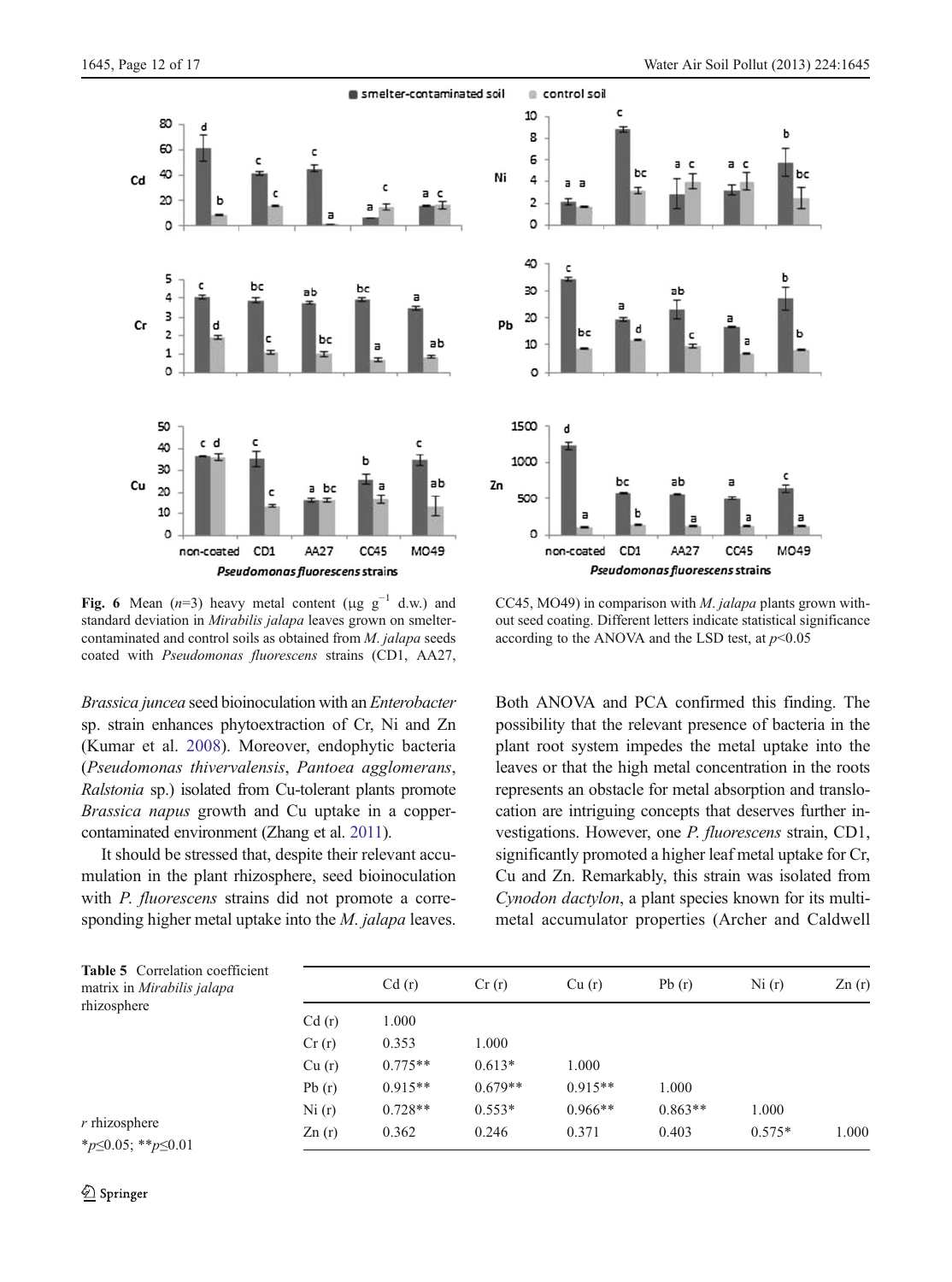<span id="page-12-0"></span>

| <b>Table 6</b> Correlation coefficient<br>matrix in <i>Mirabilis jalapa</i> leaves |                 | Cd(1)     | Cr(1)    | $Cu$ (1) | Pb(1)     | $Ni$ (l) | Zn(1) |
|------------------------------------------------------------------------------------|-----------------|-----------|----------|----------|-----------|----------|-------|
|                                                                                    | Cd(1)           | 1.000     |          |          |           |          |       |
|                                                                                    | Cr(1)           | 0.341     | 1.000    |          |           |          |       |
|                                                                                    | $Cu$ (1)        | 0.104     | $-0.107$ | 1.000    |           |          |       |
|                                                                                    | Pb(1)           | $0.623*$  | $-0.067$ | 0.402    | 1.000     |          |       |
|                                                                                    | $Ni$ (1)        | $-0.197$  | $-0.124$ | 0.460    | $-0.420$  | 1.000    |       |
| $l$ leaf<br>* $p \le 0.05$ ; ** $p \le 0.01$                                       | $\text{Zn}$ (l) | $0.694**$ | 0.196    | 0.498    | $0.898**$ | $-0.415$ | 1.000 |

[2004](#page-14-0)). The possibility that the plant species grown in the polluted soil selected bacterial strains able to survive in that soil and to promote heave metal uptake in the leaves cannot be discarded.

This study also revealed a positive role for the M. jalapa rhizosphere in increasing the heavy metal accumulation. Plant rhizosphere can either increase or decrease metal availability, and investigations on this specific rhizosphere trait are required also for hyperaccumulator plants (Wenzel [2009\)](#page-16-0). The activity of the plant root system of hyperaccumulator species is capable of solubilising metals/metalloids by means of acidification/alkalinisation, modification of the redox potential, exudation of metal chelants and organic ligands (in particular low molecular weight organic acids and phytosiderophores) that compete with anionic species (e.g., arsenate) for binding sites (Fitz and Wenzel [2002](#page-15-0); Wenzel et al. [2003](#page-16-0)). The mobilising effect of root exudates has been demonstrated in vitro (Mench and Martin [1991](#page-15-0)) in resin-buffered nutrient solutions and in soil experiments (Shenker et al. [2001\)](#page-15-0). However, increased availability in the rhizosphere is not necessarily associated with increased uptake in the leaves (Wenzel [2009](#page-16-0)), as has been shown for graminaceous plants regarding Cd (Shenker et al. [2001\)](#page-15-0), the woody hyperaccumulator Paulownia tomentosa regarding Cd and Pb (Doumett et al. [2008\)](#page-15-0) and M. jalapa regarding Pb (Cao et al. [2007](#page-14-0)). Interestingly, these studies revealed

a reduced leaf heavy metal uptake even when chelating agents were added to the polluted soil.

We observed a significant increase in Cd, Cr and Zn concentrations in the rhizospheres of M. jalapa plants obtained from non-coated seeds compared with their concentrations in bulk soil. This result revealed a novel trait for this species which has never been challenged in soil polluted with several heavy metals. It should be also stressed that despite a reduction in the photosynthetic pigment content and leaf dry weight for the duration of the experiment, the M. jalapa plants yielded seeds at the end of their vegetative cycle. A decrease in chlorophyll content in plant stressed by heavy metals exposure was also been reported for other hyperaccumulators such as Helianthus annuus (Zengin and Munzuroglu [2006](#page-16-0)) and Brassica juncea (John et al. [2009\)](#page-15-0).

Interestingly, we found a higher root dry weight for plants grown in the polluted soil compared with plants grown in the control soil. Arduini et al. ([1995\)](#page-14-0) found a consistent correlation between a high level of Cu in the culture solution and an increase in root growth and dry weight in *Pinus pinea* and *P. pinaster* seedlings. In addition, Younis [\(2007](#page-16-0)) observed an increase in root dry weight of Lablab purpureus in presence of high level of Cu. The concentration of this metal in our soil exceeded the low limit by 1.64-fold, but the effect of single and/or combinations of heavy metals in possibly

| <b>Table 7</b> Correlation coefficient<br>matrix for heavy metal levels in |          | Cd(r)      | Cr(r)     | Cu(r)      | Pb(r)      | Ni(r)     | Zn(r)      |
|----------------------------------------------------------------------------|----------|------------|-----------|------------|------------|-----------|------------|
| rhizosphere and leaves of<br>Mirabilis jalapa                              | Cd(1)    | $-0.262$   | $0.685**$ | $-0.002$   | 0.045      | $-0.146$  | $-0.419$   |
|                                                                            | Cr(1)    | $-0.310$   | $-0.131$  | $-0.259$   | $-0.307$   | $-0.382$  | $-0.691**$ |
|                                                                            | $Cu$ (1) | $-0.797**$ | $-0.174$  | $-0.693**$ | $-0.708**$ | $-0.538*$ | 0.209      |
|                                                                            | Pb(1)    | $-0.326$   | $0.676**$ | 0.233      | 0.072      | 0.275     | 0.224      |
|                                                                            | $Ni$ (1) | $-0.118$   | $-0.303$  | $-0.642**$ | $-0.324$   | $-0.567*$ | 0.184      |
| $r$ rhizosphere, $l$ leaf<br>* $p \leq 0.05$ ; ** $p \leq 0.01$            | Zn(l)    | $-0.645**$ | 0.416     | $-0.079$   | $-0.286$   | $-0.078$  | $-0.152$   |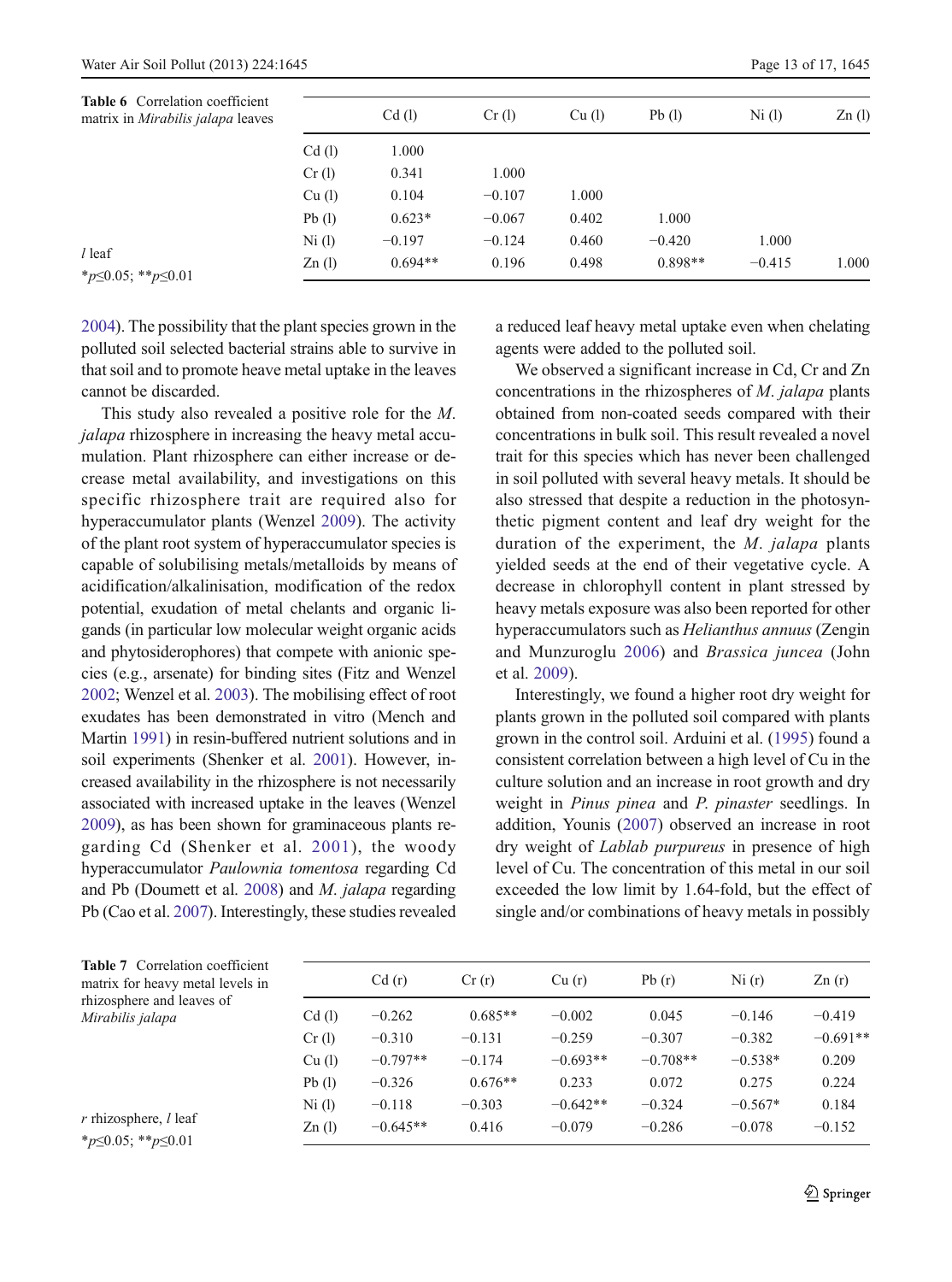<span id="page-13-0"></span>

Fig. 7 Biplot of PC1 and PC2 for heavy metals content found in soil (brown circles) and Mirabilis jalapa leaves (green circles). Cd, Cr, Cu, Ni, Pb, Zn are variables used in the principal

inducing a root mass and weight increase in M. jalapa requires further investigations.

In contrast, the metal PU in the leaves of M. jalapa plants that were not bioinoculated was high only for Cd and Cu; the PU percentages were 30 % and 12.72 %, respectively. Although a relevant metal uptake rate is required for phytoextraction and this can be only achieved if the metal in the rhizosphere soil solution is sustained by fast re-supply from the solid phase (Fitz et al. [2003](#page-15-0)), a low metal uptake rates are also common for hyperaccumulator plants (Shenker et al. [2001\)](#page-15-0).

Thus, this study confirmed and extended recent observations indicating that M. jalapa is a Cd hyperaccumulator plant (Zhou and Liu [2006](#page-16-0); Yu and Zhou [2009\)](#page-16-0). Actually, this metal was available in the rhizosphere (up to 900 mg  $kg^{-1}$  of rhizosphere dry weight in the case of bioinoculation with AA27) and showed a relatively high PU (30 %) into the leaves. However, using our experimental conditions, we did not meet the Cd hyperaccumulation criterion of 100 mg  $kg^{-1}$  of shoot dry weight found for Thlaspi caerulescens (Baker et al.

component analysis ( $PCA$ ) for leaves (L) and rhizosphere (R). Pseudomonas fluorescens strains: CD1, AA27, CC45 and MO49. NI non-inoculated plant

[2000](#page-14-0)), and for M. jalapa fertilised with phosphorous (Yu and Zhou [2009\)](#page-16-0). The maximum concentration of Cd we found was 60 mg kg<sup>-1</sup> in the *M. jalapa* leaves. We also confirmed the findings highlighted by Sun et al. [\(2011](#page-16-0)) that  $M$ . *jalapa* is able to uptake Cd and Cu; in fact, we found a PU of 12.72 % for Cu.

In agreement with Cao et al. [\(2007](#page-14-0)), we observed the ability of  $M$ . jalapa to accumulate Pb in the rhizosphere, even though the leaves uptake for this metal was the lowest (0.73 %). This finding is different from the data published by Kambhampati and Williams [\(2001](#page-15-0)), which revealed an effective and increasing Pb uptake from the  $M$ . jalapa root to the shoot, but this occurred in the presence of increasing doses of EDTA as a chelating agent in the growth medium.

Studies are required to determine the presence of specific rhizosphere traits with respect to metal mobilisation in hyperaccumulator plants in terms of metal mobilisation are required (Wenzel [2009](#page-16-0); de Bashan et al. [2012\)](#page-14-0). Unfortunately, nothing is known about the mechanisms by which M. jalapa root and root exudates interact with heavy metals to possibly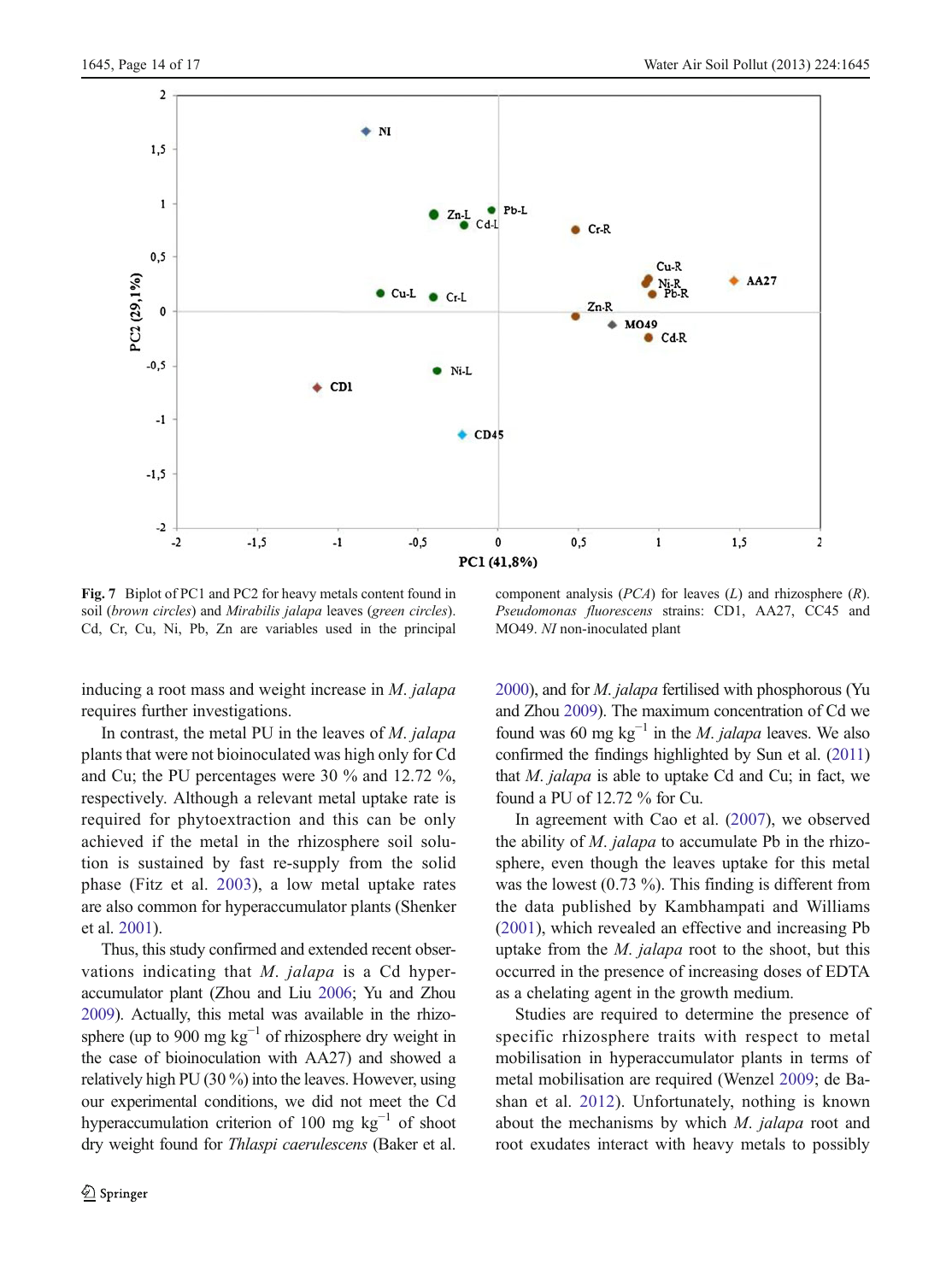<span id="page-14-0"></span>enhance their solubility in the rhizosphere through the release of siderophores or low molecular organic acids (Cakmak et al. 1996). Studies on the relationships between that plant root system with heavy metals content in the soil could also explain why this species accumulates more weight in its roots when grown in polluted soil compared with normal soil. Finally, this study also confirms that for an effective phytoextraction assisted with PGPR, a preliminary selection of the most suited bacterial strains is necessary according to the socalled "rhizo direct strain selection" (Thompson et al. [2005](#page-16-0)).

## 5 Conclusions

Our study showed that P. fluorescens was consistently isolated from the rhizospheres of wild plants growing on a soil that was highly polluted with many heavy metals. Furthermore, when used as seed bioinoculant, it colonised M. jalapa seeds, rhizospheres and rhizoplanse during our 75-day pot experiment, enhancing the availability of heavy metals in the rhizosphere in some cases, thus demonstrating its ability to inhabit highly polluted soils. In particular, two strains, AA27 and MO49, induced a significantly higher accumulation for some of the analysed heavy metals (Cd, Cr, and Cu for AA27; Ni and Zn for MO49) in the M. jalapa rhizosphere. We also pointed out a novel trait of M. jalapa as being capable of growing and producing seeds in a soil polluted with many heavy metals. We confirmed that this species was able to uptake Cd and Cu without seed bioinoculation, with PU percentages of 30 % and 12.72 %, respectively. Within this context, we also found that upon bioinoculation, the relationships between the metal accumulation in the rhizosphere and PU are not always related to the metal content found in the rhizosphere. In fact, despite the relevant accumulation of heavy metals in the plant rhizosphere, the metal uptake into the leaves was low. However, one P. fluorescnes strain, which was isolated from the multi-metal accumulator Cynodon dactylon, significantly promoted the M. jalapa leaf uptake for Cr, Cu and Zn. Further studies are required to investigate the mechanism by which M. jalapa interacts with heavy metals in the rhizosphere and the mechanism that regulates the transport of the metal from the rhizosphere to the roots and leaves.

Acknowledgment This research was supported by a multitask co-operation grant between the Consiglio per la Ricerca e Sperimentazione in Agricoltura and Seconda Università degli Studi di Napoli, Caserta.

## References

- Abou-Shanab, R. A. I., Angle, J. S., & Chaney, R. L. (2006). Bacterial inoculants affecting nickel uptake by Alyssum murale from low, moderate and high Ni soils. Soil Biology and Biochemistry, 38, 2882–2889.
- Angle, J. S., Gagliardi, J. V., McIntosh, M. S., & Levin, M. A. (1996). Enumeration and expression of bacterial counts in the rhizosphere. In G. Stotzky & J. M. Bollag (Eds.), Soil biochemistry, Vol. 9 (pp. 233–251). New York: Marcel Dekker.
- Appanna, V. D., Gazso, L. G., & Pierre, M. S. (1996). Multiplemetal tolerance in Pseudomonas fluorescens and its biotechnological significance. Journal of Biotechnology, 52, 75–80.
- Archer, M. J. G., & Caldwell, R. A. (2004). Response of six Australian plant species to heavy metal contamination at an abandoned mine site. Water, Air, and Soil Pollution, 157, 257–267.
- Arduini, I., Douglas, L., Godbold, D. L., & Antonio, O. (1995). Influence of copper on root growth and morphology of Pinus pinea L. and Pinus pinaster Ait. seedlings. Tree Physiology, 15, 411–415.
- Baker, A. J. M., Mc Grath, S. P., Reeves, R. D., & Smith, J. A. C. (2000). Metal hyperaccumulator plants: A review of the ecology and physiology of a biochemical resource for phytoremediation of metal polluted soils. In N. Terry & G. Bañuelos (Eds.), Phytoremediation of contaminated soil and water (pp. 85–107). Boca Raton: Lewis Publishers.
- Bartoli, G., Papa, S., Sagnella, E., & Fioretto, A. (2012). Heavy metal content in sediments along the Calore river: relationships with physical–chemical characteristics. Journal of Environmental Management, 95, 9–14.
- Cakmak, I., Sari, N., Marschner, H., Ekiz, H., & Kalayci, M. (1996). Phytosiderophore release in bread and durum wheat genotypes differing in zinc efficiency. Plant and Soil, 180, 183–189.
- Cao, A., Carucci, A., Lai, T., La Colla, P., & Tamburini, E. (2007). Effect of biodegradable chelating agents on heavy metals phytoextraction with Mirabilis jalapa and on its associated bacteria. European Journal of Soil Biology, 43, 200–206.
- De Bashan, L. E., Hernandez, J.-P., & Bashan, Y. (2012). The potential contribution of plant growth-promoting bacteria to reduce environmental degradation. A comprehensive evaluation. Applied Soil Ecology, 61, 171–189.
- Dell'Amico, E., Cavalca, L., & Andreoni, V. (2005). Analysis of bacterial communities in perennial Graminaceae from polluted water meadow soil, and screening of metal-resistant, potentially plant growth-promoting bacteria. FEMS Microbiology Ecology, 52, 153–162.
- Dell'Amico, E., Cavalca, L., & Andreoni, V. (2008). Improvement of Brassica napus growth under cadmium stress by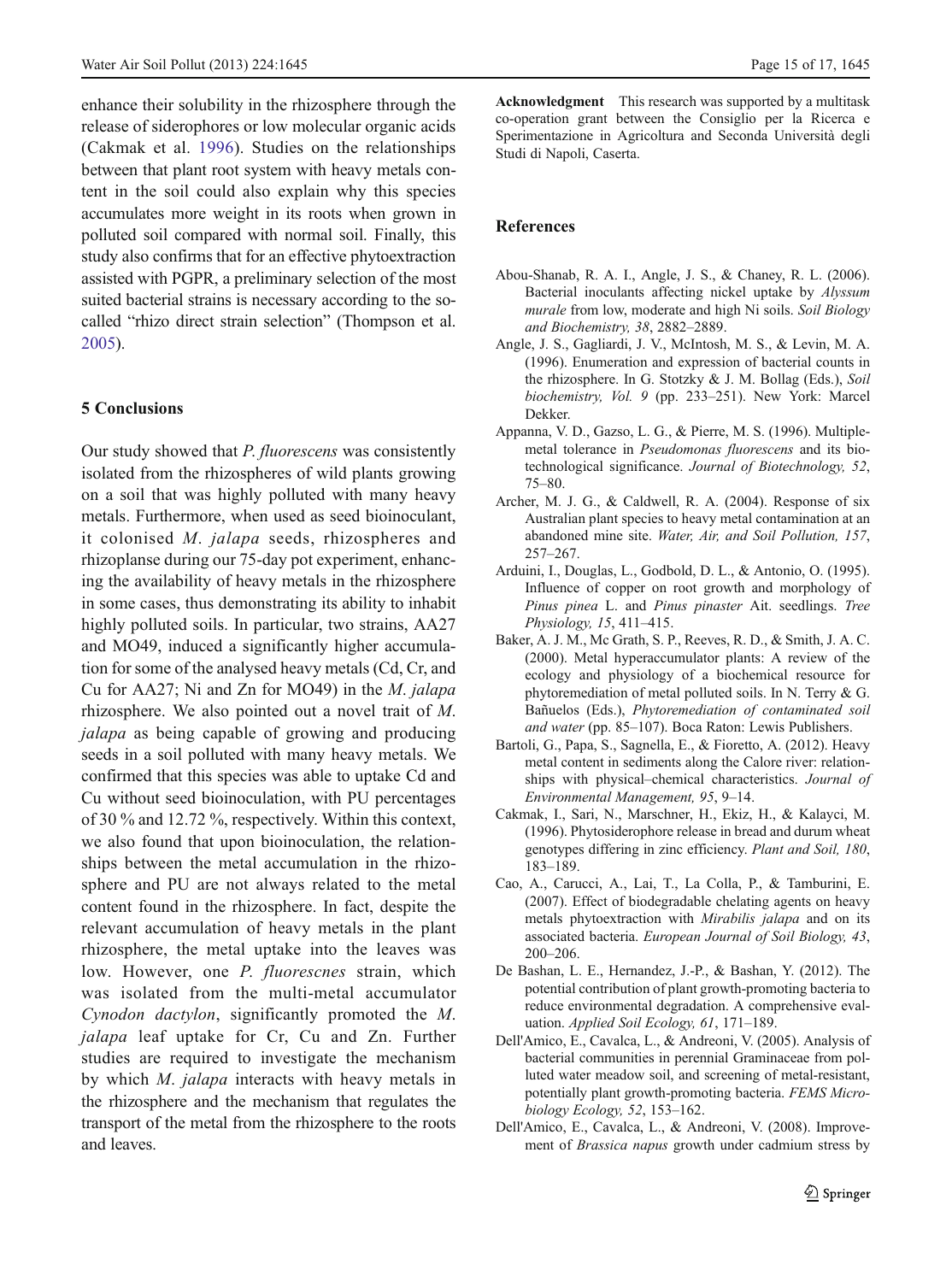<span id="page-15-0"></span>cadmium-resistant rhizobacteria. Soil Biology and Biochemistry, 40, 74–84.

- Doumett, S., Lamperi, L., Checchini, L., Azzarello, E., Mugnai, S., Mancuso, S., Petruzzelli, G., & Del Bubba, M. (2008). Heavy metal distribution between contaminated soil and Paulownia tomentosa, in a pilot-scale assisted phytoremediation study: influence of different complexing agents. Chemosphere, 72, 1481–1490.
- Dzantor, E. K. (2007). Phytoremediation: the state of rhizosphere "engineering" for accelerated rhizodegradation of xenobiotic contaminants. Journal of Chemical Technology and Biotechnology, 82, 228–232.
- Ferrante, P., & Scortichini, M. (2009). Identification of Pseudomonas syringae pv. actinidiae as causal agent of bacterial canker of yellow kiwifruit (Actinidia chinensis Planchon) in central Italy. Journal of Phytopathology, 157, 768–770.
- Fitz, W. J., & Wenzel, W. W. (2002). Arsenic transformations in the soil–rhizosphere–plant system: fundamentals and potential application to phytoremediation. Journal of Biotechnology, 99, 259–278.
- Fitz, W. J., Wenzel, W. W., Zhang, H., Nurmi, J., Stipek, K., Fiscerova, Z., Schweiger, P., Kollenspeger, G., Mal, Q., & Stingeder, G. (2003). Rhizosphere characteristics of the arsenic hyperaccumulator Pteris vittata L. and monitoring of phytoremoval efficiency. Environmental Science and Technology, 37, 5008–5014.
- Gadd, G. M. (2004). Microbial influence on metal mobility and application to bioremediation. Geoderma, 122, 109–119.
- Glick, B. R. (2010). Using soil bacteria to facilitate phytoremediation. Biotechnology Advances, 28, 367–374.
- John, R., Ahmadb, P., Gadgila, K., & Sharmab, S. (2009). Heavy metal toxicity: effect on plant growth, biochemical parameters and metal accumulation by Brassica juncea L. International Journal of Plant Production, 3, 65–76.
- Johnsen, K., Enger, O., Jacobens, C. S., Thirupo, L., & Torsvik, V. (1999). Quantitative selective PCR of 16S ribosomal DNA correlates well with selective agar plating in describing population dynamics of indigenous Pseudomonas spp. in soil hot spots. Applied and Environmental Microbiology, 65, 1786–1789.
- Kambhampati, M.S., & Williams, L. (2001). Phytoremediation of lead contaminated soils using Mirabilis jalapa. In: A. Leeson, E.A. Foote, M.K. Banks, & V.S. Magar (Eds.), Phytoremediation, wetlands and sediments, Proceedings of the sixth international in situ and on site bioremediation symposium (pp. 145–150). San Diego, CA, USA: Battelle Press.
- Khan, M. S., Zaidi, A., Wani, P. A., & Oves, M. (2009). Role of plant growth promoting rhizobacteria in the remediation of metal contaminated soils. Environmental Chemistry Letters, 7, 1–19.
- King, E. O., Ward, M. K., & Raney, D. E. (1954). Two simple media for the demonstration of pioverdin and fluorescein. The Journal of Laboratory and Clinical Medicine, 44, 301–307.
- Kumar, K. V., Singh, N., Behl, H. M., & Srivastava, S. (2008). Influence of plant growth promoting bacteria and its mutant on heavy metal toxicity in Brassica juncea grown in fly ash amended soil. Chemosphere, 72, 678–683.
- Lebeau, T., Braud, A., & Jezequel, K. (2008). Performance of bioaugmentation-assisted phytoextraction applied to metal contaminated soils: a review. Environmental Pollution, 153, 497–522.
- Lelliott, R. A., & Stead, D. E. (1987). Methods for the diagnosis of bacterial diseases of plants. Oxford: Blackwell Scientific Publications.
- Louws, F. J., Fulbright, D. W., Stephens, C. T., & De Bruijn, F. J. (1994). Specific genomic fingerprints of phytopathogenic Xanthomonas and Pseudomonas pathovars and strains generated with repetitive sequences and PCR. Applied and Environmental Microbiology, 60, 2286–2295.
- Mc Grath, S. P., Zhao, F. J., & Lombi, E. (2001). Plant and rhizosphere process involved in phytoremediation of metal-contaminated soils. Plant and Soil, 232, 207–214.
- Mench, M., & Martin, E. (1991). Mobilization of cadmium and other metals from two soils by root exudates of Zea mays L., Nicotiana tabacum L. and Nicotiana rustica L. Plant and Soil, 132, 187–196.
- Ministry of Agricultural, Food and Forestry Policies (1999). Metodi ufficiali di analisi chimica del suolo. Decreto Ministeriale del 13 settembre 1999. Official Journal Supplement no. 284, 21/10/1999.
- Monti, M. R., Smania, A. M., Fabro, G., Alvarez, M. E., & Argaraña, C. E. (2005). Engineering Pseudomonas fluorescens for biodegradation of 2,4-dinitrotoluene. Applied and Environmental Microbiology, 71, 8864–8872.
- Pandey, B. V., & Upadhyay, R. S. (2010). Pseudomonas fluorescens can be used for bioremediation of textile effluent direct orange. Tropical Ecology, 51, 397–403.
- Papa, S., Bartoli, G., Pellegrino, A., & Fioretto, A. (2010). Microbial activities and trace element contents in an urban soil. Environmental Monitoring and Assessment, 165, 193– 203.
- Pignatti, S. (1982). Flora d'Italia , Vol. 1-3. Bologna: Edagricole.
- Scortichini, M., Marchesi, U., & Di Prospero, P. (2002). Genetic relatedness among Pseudomonas avellanae, P. syringae pv. theae and P. s. pv. actinidiae, and their identification. European Journal of Plant Pathology, 108, 269–278.
- Scortichini, M., Marchesi, U., Rossi, M. P., Angelucci, L., & Dettori, M. T. (2000). Rapid identification of Pseudomonas avellanae field isolates, causing hazelnut decline in central Italy, by repetitive PCR genomic fingerprinting. Journal of Phytopathology, 148, 153–159.
- Semple, K. T., Morriss, A. W. J., & Paton, G. I. (2003). Bioavailability of hydrophobic organic contaminants in soils: fundamental concepts and techniques for analysis. European Journal of Soil Science, 54, 809–818.
- Shah, S., & Thakur, I. S. (2003). Enzymatic dehalogenation of pentachlorophenol by Pseudomonas fluorescens of the microbial community from tannery effluent. Current Microbiology, 47, 65–70.
- Sheng, X. F., Xia, J. J., Jiang, C. Y., He, L. Y., & Qian, M. (2008). Characterization of heavy metal-resistant endophytic bacteria from rape (Brassica napus) roots and their potential in promoting the growth and lead accumulation of rape. Environmental Pollution, 156, 1164–1170.
- Shenker, M., Fan, T. W.-M., & Crowley, D. E. (2001). Phytosiderophores influence on cadmium mobilization and uptake by wheat and barley plants. Journal of Environmental Quality, 30, 2091–2098.
- Sriprang, R., & Murooka, Y. (2007). Accumulation and detoxification of metals by plants and microbes. In S. N. Singh & R. D. Tripathi (Eds.), Environmental bioremediation technologies (pp. 77–100). Berlin: Springer-Verlag.